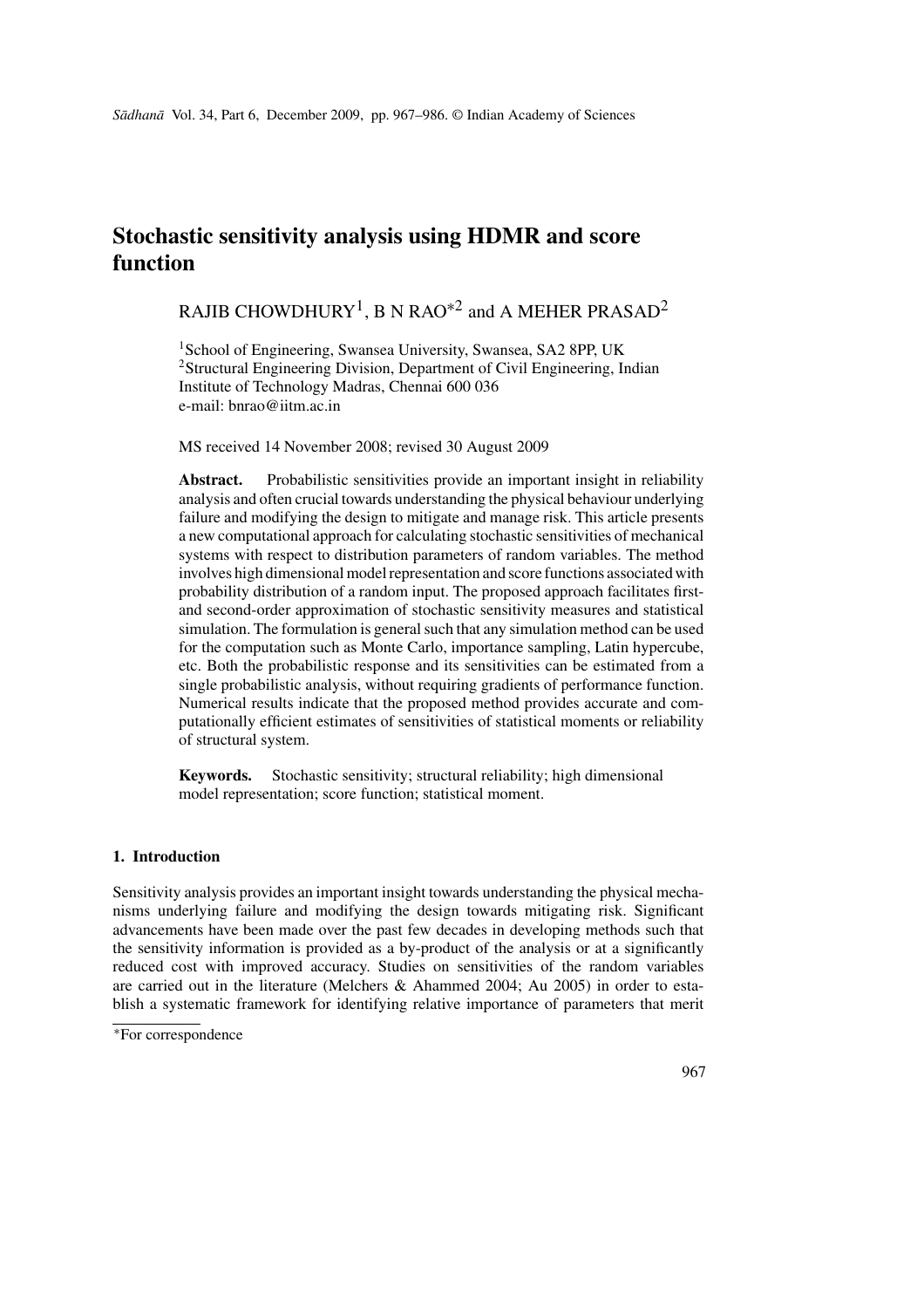descriptions through random variables or optimizing a system's performance with an acceptable risk. For estimating the sensitivity of a general probabilistic response, there are three broad approaches, namely, finite-difference method (L'Ecuyer & Perron 1994), perturbation analysis (Ho & Cao 1991) and score function/likelihood method (Rubinstein & Shapiro 1993). The finite-difference method involves repeated stochastic analyses for nominal and perturbed values of system parameters, and then invoking differentiation schemes to approximate their partial derivatives. This method is often expensive because evaluating probabilistic response for each system parameter, which constitutes a complete stochastic analysis, is a computationally challenging task. Remaining methods are mostly viewed as competing methods, where both performance and sensitivities can be obtained from a single stochastic simulation. For perturbation analysis (Glasserman 1991), the probability measure is fixed, and the gradient of a performance function is taken, assuming that the differential and integral operators are interchangeable. Score function method (Rubinstein & Shapiro 1993), which involves probability measure that continuously varies with respect to a design parameter, also requires a somewhat similar interchange of differentiation and integration, but in many practical examples, interchange in the score function method holds in a much wider range than that in perturbation analysis. However, both methods are typically employed in conjunction with the direct Monte Carlo simulation (MCS), a premise well-suited to stochastic optimization of discrete event systems. Unfortunately, gradient estimation of a stochastic system, where stochastic response and sensitivity analyses are required at each realization, even a single cycle of MCS is impractical, as each deterministic trial of the simulation may require expensive finite element (FE) or other numerical calculations. This is the principal reason why neither the perturbation analysis nor the score function method have found their way in to the stochastic optimization of mechanical systems.

The direct differentiation method, commonly used in deterministic sensitivity analysis (Haug *et al* 1986), provides an attractive alternative to the finite-difference method for calculating stochastic sensitivities. In conjunction with first-order reliability method (FORM), Liu & Der Kiureghian (1991) have significantly contributed to the development of such methods for obtaining reliability sensitivities. The direct differentiation method, also capable of generating both reliability and its sensitivities from a single stochastic analysis, is particularly effective in solving FE-based reliability problems, when (a) the most probable point can be efficiently located and (b) a linear approximation of the performance function at that point is adequate. In contrast, the three sensitivity methods described in the preceding are independent of underlying stochastic analysis. In this article, high dimensional model representation (HDMR) is used in conjunction with score function for calculating stochastic sensitivities of structural/mechanical system with respect to probability distribution parameters.

The paper is organized as follows. Section 2 presents a brief overview of statistical moments. Section 3 describes the concept of sensitivity analysis using score function. Section 4 presents a brief overview of HDMR and its applicability to reliability analysis. Section 5 presents approximation of the original implicit limit state/performance function using HDMR. Section 6 presents the estimation of failure probability, statistical moments and sensitivities by MCS using the approximate limit state/performance function generated by HDMR. Numerical examples involving elementary mathematical functions and structural problems are presented in Section 7 to illustrate the proposed method.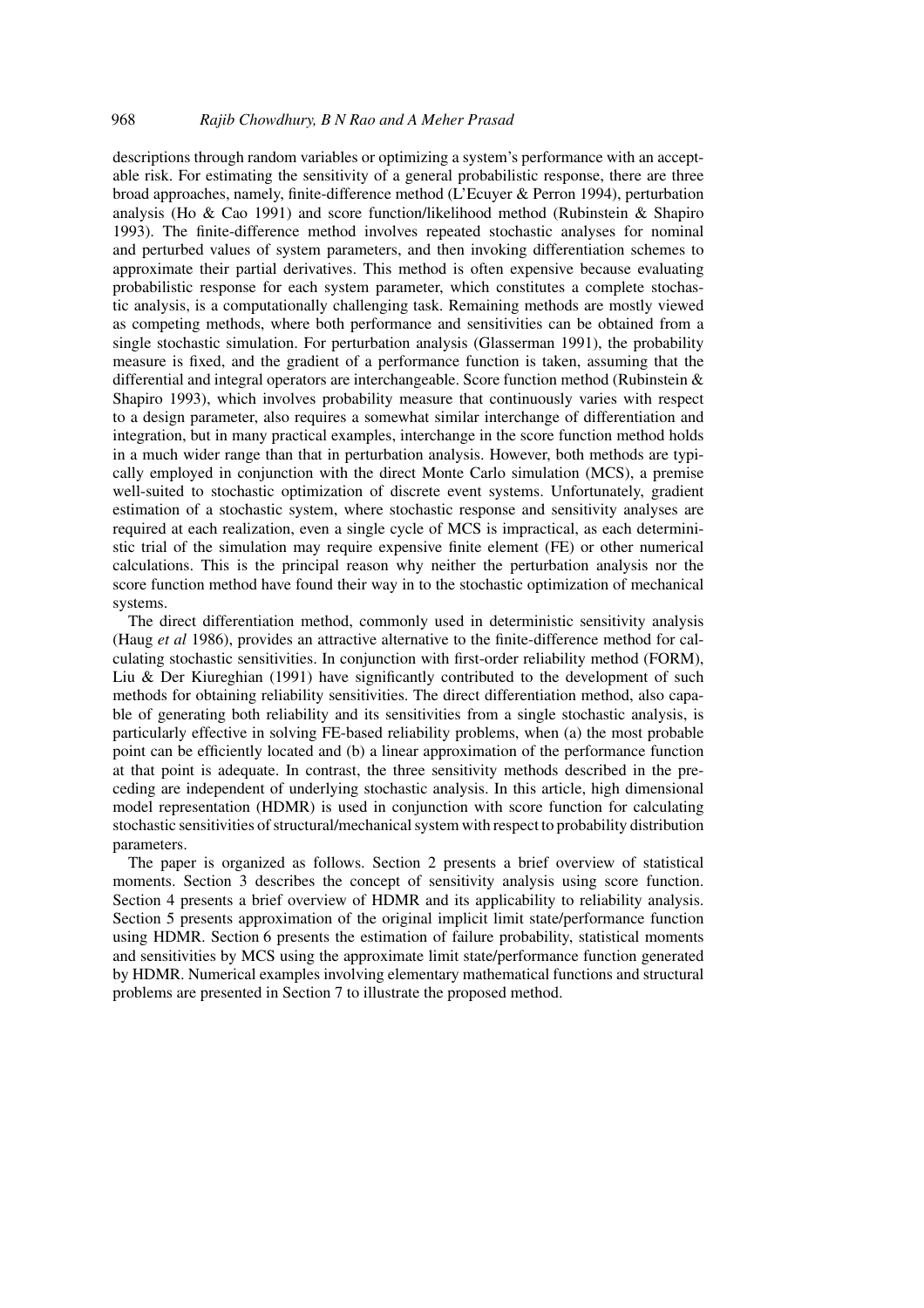## **2. Statistical moments**

Let  $\mathbf{x} = \{x_1, x_2, \dots, x_N\}$  denote a family of  $\mathbb{R}^N$ -valued input random vector, describing uncertainties in loads, material properties and geometry of structural/mechanical system. The probability law of the random variables is completely defined by joint density function  ${f_x(\mathbf{x}; \theta), \mathbf{x} \in \mathbb{R}^N, \theta \in \mathbb{R}^N}$  that is associated with probability measure  ${P_\theta, \theta \in \mathbb{R}^N}$ . It is assumed that the performance/limit state function  $g(x)$  is not an explicit function of  $\theta$ , although  $g(\mathbf{x})$  implicitly depends on  $\theta$  through the probability law of  $\mathbf{x} = \{x_1, x_2, \dots, x_N\}$ . The objective of probabilistic sensitivity analysis is to obtain the partial derivatives of a probabilistic characteristic of  $g(x)$  with respect to a parameter  $\theta_i$ ,  $i = 1, 2, \ldots, M$ , given a reasonably arbitrary probability law of  $\mathbf{x} = \{x_1, x_2, \dots, x_N\}.$ 

The  $q^{\text{th}}$  moment of  $g(x)$  can be defined by

$$
m_q(\boldsymbol{\theta}) = E_{\boldsymbol{\theta}}[g^q(\boldsymbol{x})] = \int_{\mathfrak{R}^N} g^q(\boldsymbol{x}) f_X(\boldsymbol{x}; \boldsymbol{\theta}) d\boldsymbol{x}; \quad q = 1, 2, \dots
$$
 (1)

A similar integral appears in time-invariant reliability analysis, which entails calculating the failure probability

$$
P_F(\boldsymbol{\theta}) = P_{\boldsymbol{\theta}}[\mathbf{x} \in \Omega_F] = \int_{\mathfrak{R}^N} \mathcal{J}_{\Omega_F}(\mathbf{x}) f_X(\mathbf{x}; \boldsymbol{\theta}) d\mathbf{x}, \qquad (2)
$$

where  $\Omega_F$  is the failure set for component reliability analysis and

$$
\mathcal{J}_{\Omega_F}(\boldsymbol{x}) = \begin{cases} 1, & \boldsymbol{x} \in \Omega_F \\ 0, & \boldsymbol{x} \in \Omega \backslash \Omega_F \end{cases}; \quad \boldsymbol{x} \in \mathfrak{R}^N,
$$
 (3)

is an indicator function. Therefore, both the expressions in (2) and (3) can be consolidated into a generic probabilistic response

$$
h(\boldsymbol{\theta}) = E_{\boldsymbol{\theta}}[g(\boldsymbol{x})] = \int_{\mathfrak{R}^N} g(\boldsymbol{x}) f_X(\boldsymbol{x}; \boldsymbol{\theta}) d\boldsymbol{x}.
$$
 (4)

## **3. Sensitivity analysis using score function**

The score functions depend only on the probability distribution of random input  $x =$  ${x_1, x_2, \ldots, x_N}$ . When the distribution of  $x_i$  is either independent or dependent, the expressions of the score functions simplify slightly. Since a major application of sensitivity analysis is design optimization, where the second-moment properties of random input play the role of design parameters, attention is confined to the score functions associated with the mean and standard deviations of input.

#### 3.1 *Independent distribution*

Consider a distribution parameter  $\theta_i$ ,  $i = 1, 2, \ldots, M$ , and suppose that the gradient of a generic probabilistic response  $h(\theta)$ , which is either statistical moment or reliability of a structural/mechanical system, with respect to  $\theta_i$  is sought. According to Rubinstein & Shapiro (1993), pioneer of the score function method, few assumptions are necessary for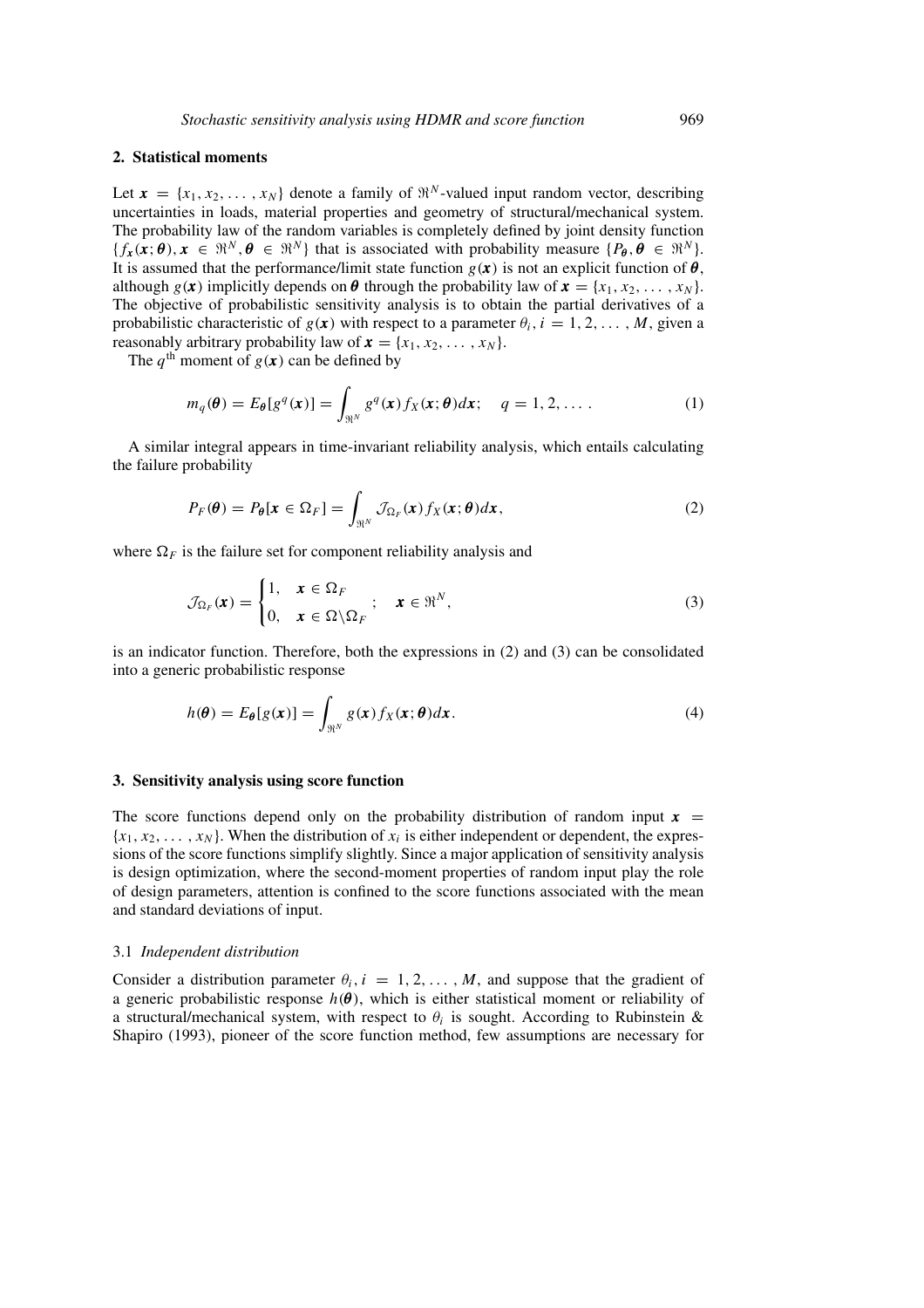## 970 *Rajib Chowdhury, B N Rao and A Meher Prasad*

such sensitivity analysis. Details of these assumptions can be found in Rubinstein  $\&$  Shapiro (1993). Taking the partial derivative of both sides of (4) with respect to  $\theta_i$  yields

$$
\frac{\partial h(\boldsymbol{\theta})}{\partial \theta_i} = \frac{\partial}{\partial \theta_i} \int_{\mathfrak{R}^N} g(\boldsymbol{x}) f_X(\boldsymbol{x}; \boldsymbol{\theta}) dx.
$$
 (5)

By invoking Lebesgue dominated convergence theorem, the differential and integral operators can be interchanged, which yields

$$
\frac{\partial h(\boldsymbol{\theta})}{\partial \theta_i} = \int_{\mathfrak{R}^N} g(\mathbf{x}) \frac{\partial f_X(\mathbf{x}; \boldsymbol{\theta})}{\partial \theta_i} d\mathbf{x} = \int_{\mathfrak{R}^N} g(\mathbf{x}) \frac{\partial \ln f_X(\mathbf{x}; \boldsymbol{\theta})}{\partial \theta_i} f_X(\mathbf{x}; \boldsymbol{\theta}) d\mathbf{x}
$$

$$
= E_{\theta} \left[ g(\mathbf{x}) \frac{\partial \ln f_X(\mathbf{x}; \boldsymbol{\theta})}{\partial \theta_i} \right]; \quad i = 1, ..., M. \tag{6}
$$

Define

$$
K_{\theta}^{(1)}(\mathbf{x};\boldsymbol{\theta}) = \frac{\partial \ln f_{\mathbf{x}}(\mathbf{x};\boldsymbol{\theta})}{\partial \theta_i},\tag{7}
$$

which is known as the first-order score function for the parameter  $\theta_i$ .

#### 3.2 *Dependent distribution*

When the probability distribution of random input  $\mathbf{x} = \{x_1, x_2, \dots, x_N\}$  is dependent, the derivation of score functions is generally tedious. For example, when  $\mathbf{x} = \{x_1, x_2, \dots, x_N\}$ is following Gaussian distribution with mean  $\mu = {\mu_1, \mu_2, ..., \mu_N}$  and covariance  $\Sigma =$  $E_{\theta}[(x-\mu)(x-\mu)^{T}] = [\rho_{ij}\sigma_{i}\sigma_{j}]$  and joint density  $f_{x}(x;\theta) = [(\partial \pi)^{N/2}|\Sigma|^{0.5}]^{-1}$  exp[−(x −  $\mu$ ) $\Sigma^{-1}(x - \mu)^T$ ], where  $\mu_i$  and  $\sigma_i$  are the mean and standard deviation, respectively, of  $x_i$ and  $\rho_{ij}$  is the correlation coefficient between  $x_i$  and  $x_j$ , the first-order score functions are

$$
K_{\mu_i}^{(1)}(\mathbf{x};\boldsymbol{\theta}) = \{0,\ldots,1,\ldots,0\}\Sigma^{-1}(\mathbf{x}-\boldsymbol{\theta}),
$$
\n(8)

and

$$
K_{\sigma_i}^{(1)}(\boldsymbol{x};\boldsymbol{\theta}) = -\frac{1}{2}(\boldsymbol{x}-\boldsymbol{\theta})^T \frac{\partial \Sigma^{-1}}{\partial \sigma_i}(\boldsymbol{x}-\boldsymbol{\theta}) - \frac{1}{2} \frac{\partial \ln |\Sigma|}{\partial \sigma_i}.
$$
 (9)

Therefore, the first-order sensitivity of  $h(\theta)$  can be expressed by

$$
\frac{\partial h(\boldsymbol{\theta})}{\partial \theta_i} = E_{\boldsymbol{\theta}}[g(\boldsymbol{x}) K_{\theta}^{(1)}(\boldsymbol{x}; \boldsymbol{\theta})]; \quad i = 1, \dots, M.
$$
 (10)

The score function method requires differentiating only the probability density function. Also in most cases, resulting score functions can be easily determined analytically. In contrast, the perturbation analysis requires derivatives or perturbation of the limit state/performance function, which is always expensive in stochastic mechanics applications. Furthermore, if the performance function is not differentiable, interchangeability of differential and integral operators is violated and the direct differentiation based approaches will not work. In the score function method,  $g(x)$  can be discontinuous – for example, the indicator function  $\mathcal{J}_{\Omega_F}(x)$  that comes from reliability analysis – but the method still allows evaluation of the sensitivity if the density function is differentiable. Due to these facts the score function method is chosen in this paper, as a tool for efficient computation of probabilistic sensitivity.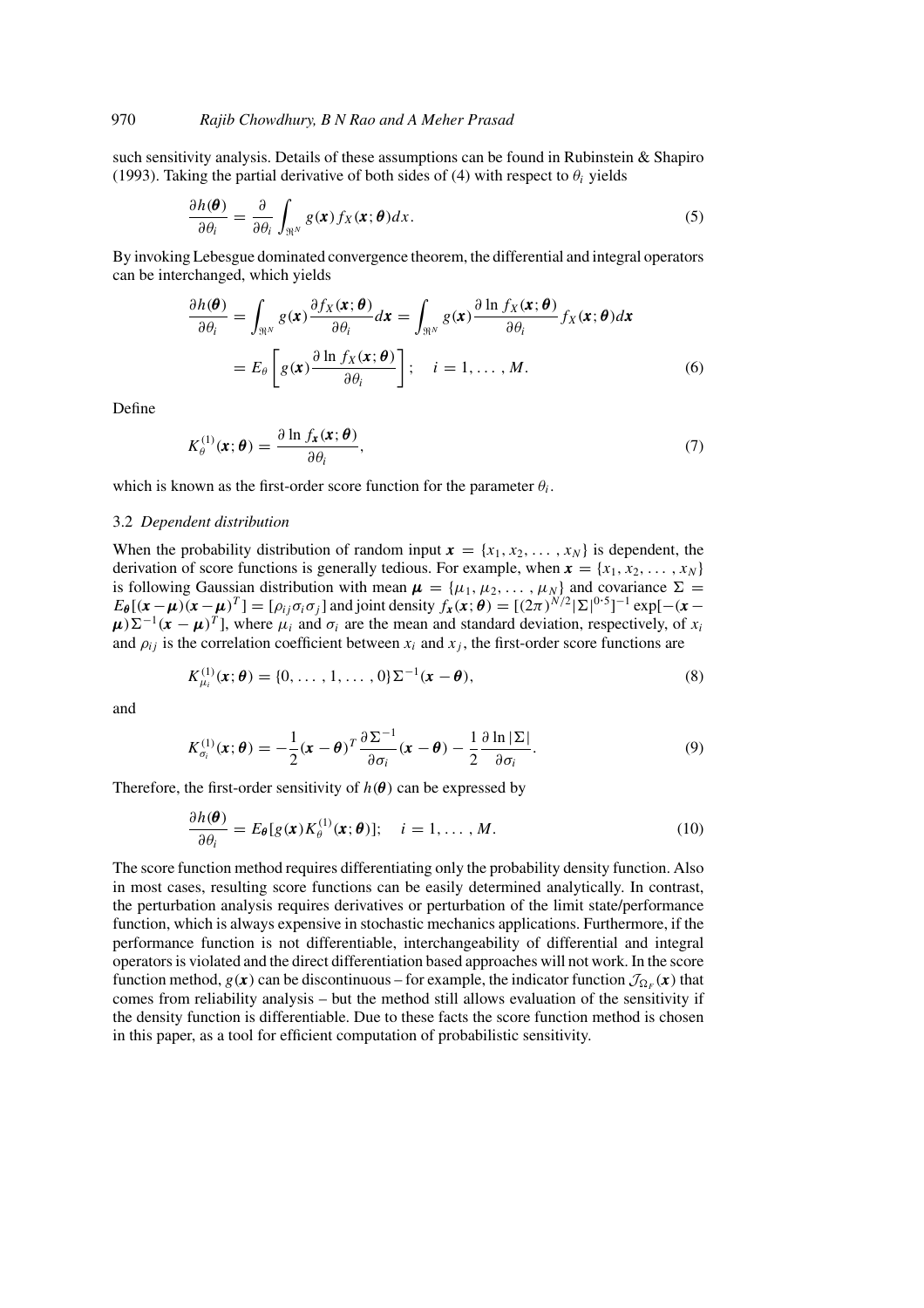#### **4. High dimensional model representation**

The fundamental principle underlying the HDMR (Rabitz & Alis 1999; Rabitz *et al* 1999; Wang *et al* 1999; Alis & Rabitz, 2001; Li *et al* 2001a; Li *et al* 2001b; Sobol, 2003) is that, from the perspective of the output/response, the order of cooperative effects between the independent variables will die off rapidly. This assertion does not eliminate strong variable dependence or even the possibility that all the variables are important. Various sources (Rabitz & Alis 1999; Wang *et al* 1999; Alis & Rabitz 2001) of information support this point of there being limited high-order correlations. First, the variables in most systems are chosen to enter as independent entities. Second, traditional statistical analyses of system behavior have revealed that a variance and covariance analysis of the output in relation to the input variables often adequately describes the physics of the problem. These general observations lead to a dramatically reduced computational scaling when one seeks to map input-output relationships of complex systems.

Evaluating the input-output mapping of the system generates a HDMR. This is achieved by expressing system response as a hierarchical, correlated function expansion of a mathematical structure and evaluating each term of the expansion independently. One may show that system response that is a function of *N* input variables,  $g(x) = g(x_1, x_2, \ldots, x_N)$ , can be expressed as summands of different dimensions:

$$
g(\mathbf{x}) = g_0 + \sum_{i=1}^N g_i(x_i) + \sum_{1 \le i_1 < i_2 \le N} g_{i_1 i_2}(x_{i_1}, x_{i_2}) + \cdots
$$
  
+ 
$$
\sum_{1 \le i_1 < \cdots < i_l \le N} g_{i_1 i_2 \ldots i_l}(x_{i_1}, x_{i_2}, \ldots, x_{i_l}) + \cdots + g_{12 \ldots N}(x_1, x_2, \ldots, x_N),
$$
  
(11)

where  $g_0$  is a constant term representing the mean response of  $g(\mathbf{x})$ . The function  $g_i(x_i)$ describes the independent effect of variable  $x_i$  acting alone, although generally nonlinearly, upon the output  $g(\mathbf{x})$ . The function  $g_{i_1i_2}(x_{i_1}, x_{i_2})$  gives pair correlated effect of the variables  $x_i$ <sub>1</sub> and  $x_i$ , upon the output  $g(x)$ . The last term  $g_{12...N}(x_1, x_2, \ldots, x_N)$  contains any residual correlated behaviour over all of the system variables. Usually the higher order terms in (11) are negligible (Rabitz & Alis 1999; Rabitz *et al* 1999) such that HDMR with only low order correlations to second-order (Li *et al* 2001a), amongst the input variables are typically adequate in describing the output behaviour.

The expansion functions are determined by evaluating the input-output responses of the system relative to the defined reference point  $\boldsymbol{c} = \{c_1, c_2, \dots, c_N\}$  along associated lines, surfaces, subvolumes, etc. (i.e. cuts) in the input variable space. This process reduces to the following relationship for the component functions in (11)

$$
g_0 = g(\mathbf{c}),\tag{12}
$$

$$
g_i(x_i) = g(x_i, \mathbf{c}^i) - g_0,\tag{13}
$$

$$
g_{i_1i_2}(x_{i_1}, x_{i_2}) = g_{i_1i_2}(x_{i_1}, x_{i_2}, \mathbf{c}^{i_1i_2}) - g_{i_1}(x_{i_1}) - g_{i_2}(x_{i_2}) - g_0,
$$
\n(14)

where the notation  $g(x_i, \mathbf{c}^i) = g(c_1, c_2, \ldots, c_{i-1}, x_i, c_{i+1}, \ldots, c_N)$  denotes that all the input variables are at their reference point values except  $x_i$ . The  $g_0$  term is the output response of the system evaluated at the reference point *c*. The higher order terms are evaluated as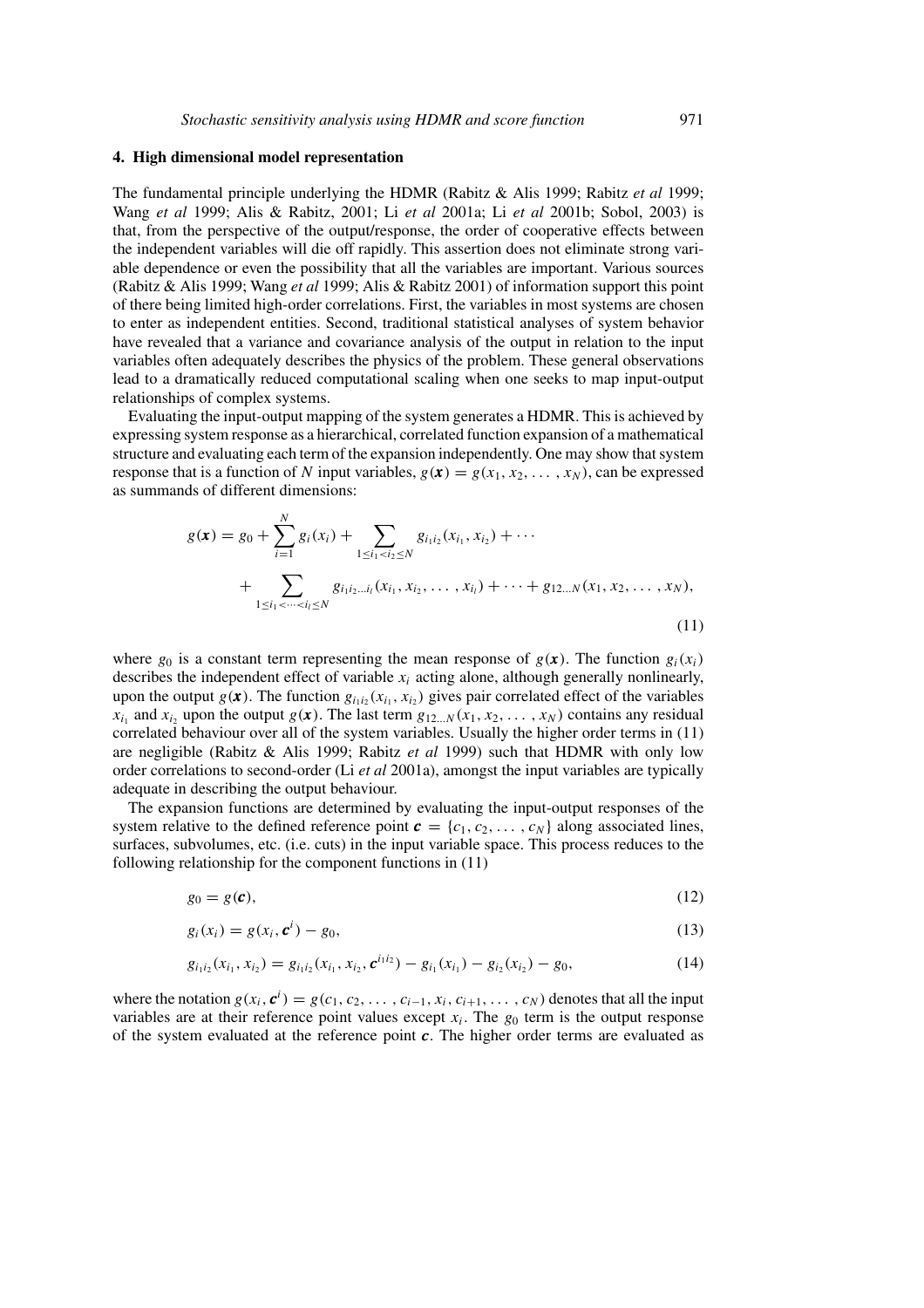cuts in the input variable space through the reference point. Therefore, each first-order term  $g_i(x_i)$  is evaluated along its variable axis through the reference point. Each second-order term  $g_{i_1i_2}(x_i, x_i)$  is evaluated in a plane defined by the binary set of input variables  $x_i, x_i$ through the reference point, etc. The process of subtracting off the lower order expansion functions removes their dependence to assure a unique contribution from the new expansion function.

Considering terms up to first- and second-order in (11) yields first- and second-order HDMR approximation of *g(x)* as

$$
\tilde{g}(\mathbf{x}) = \sum_{i=1}^{N} g(c_1, \dots, c_{i-1}, x_i, c_{i+1}, \dots, c_N) - (N-1)g(\mathbf{c}),
$$
\n(15)

and

$$
\tilde{g}(\mathbf{x}) = \sum_{i_1=1, i_2=1}^{N} g(c_1, \dots, c_{i_1-1}, x_{i_1}, c_{i_1+1}, \dots, c_{i_2-1}, x_{i_2}, c_{i_2+1}, \dots, c_N)
$$

$$
- (N-2) \sum_{i=1}^{N} g(c_1, \dots, c_{i-1}, x_i, c_{i+1}, \dots, c_N) + \frac{(N-1)(N-2)}{2} g(\mathbf{c}) \tag{16}
$$

respectively. It can also be noted that, compared with FORM and SORM which retains only linear and quadratic terms, respectively, first-order HDMR provides more accurate approximation  $\tilde{g}(x)$  of the original implicit limit state/performance function  $g(x)$  (Chowdhury *et al*) 2009). If first-order HDMR approximation is not sufficient the second-order HDMR approximation may be adopted at the expense of additional computational cost.

#### **5. Generation of HDMR approximation**

HDMR in (11) is exact along any of the cuts and the output response  $g(x)$  at a point x off of the cuts can be obtained by following the procedure in step 1 and step 2 below:

*Step 1:* Interpolate each of the low dimensional HDMR expansion terms with respect to the input values of the point  $x$ . For example, consider the first-order component function  $g(x_i, c^i) = g(c_1, c_2, \ldots, c_{i-1}, x_i, c_{i+1}, \ldots, c_N)$ . If for  $x_i = x_i^j$ , *n* function values

$$
g(x_i^j, \mathbf{c}^i) = g(c_1, \dots, c_{i-1}, x_i^j, c_{i+1}, \dots, c_N); \quad j = 1, 2, \dots, n,
$$
 (17)

are given at  $n(= 3, 5, 7 \text{ or } 9)$  equally spaced sample points  $\mu_i - (n-1)\sigma_i/2$ ,  $\mu_i - (n-1)\sigma_i/2$  $3\sigma_i/2, \ldots, \mu_i, \ldots, \mu_i + (n-3)\sigma_i/2, \mu_i + (n-1)\sigma_i/2$  along the variable axis  $x_i$  with mean  $\mu_i$  and standard deviation  $\sigma_i$ , the function value for arbitrary  $x_i$  can be obtained by the moving least square (MLS) interpolation (Lancaster & Salkauskas, 1986) as

$$
g(x_i, \mathbf{c}^i) = \sum_{j=1}^n \phi_j(x_i) g'(c_1, \dots, c_{i-1}, x_i^j, c_{i+1}, \dots, c_N),
$$
\n(18)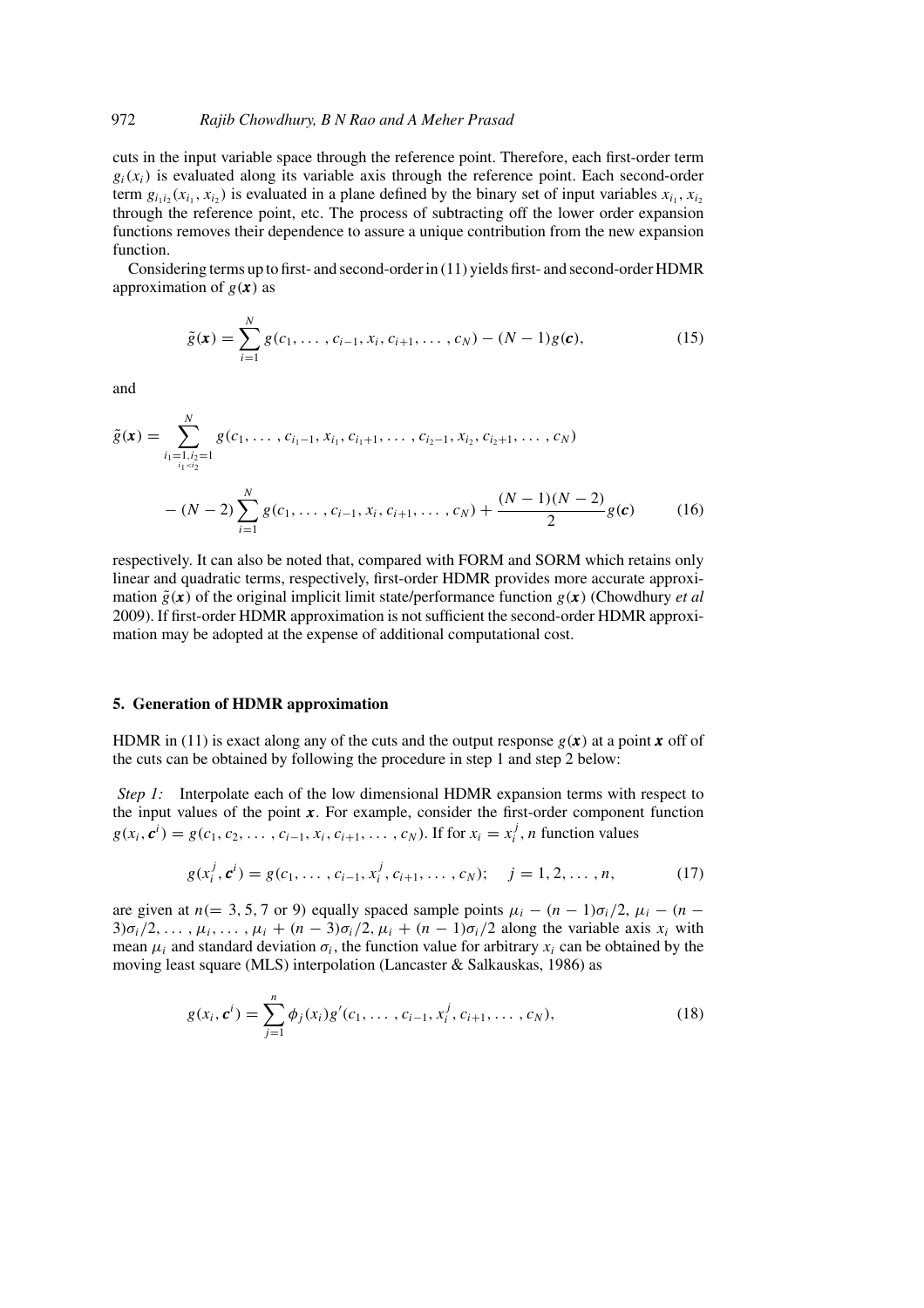where

$$
\begin{Bmatrix} g'(x_i^1, \mathbf{c}^i) \\ \vdots \\ g'(x_i^n, \mathbf{c}^i) \end{Bmatrix} = \begin{bmatrix} \phi_1(x_i^1) & \phi_2(x_i^1) & \cdots & \phi_n(x_i^1) \\ \vdots & \vdots & \vdots & \vdots \\ \phi_1(x_i^n) & \phi_2(x_i^n) & \cdots & \phi_n(x_i^n) \end{bmatrix}^{-1} \begin{Bmatrix} g(x_i^1, \mathbf{c}^i) \\ \vdots \\ g(x_i^n, \mathbf{c}^i) \end{Bmatrix} . \tag{19}
$$

Similarly, consider the second-order component function  $g(x_i, x_i, \mathbf{c}^{i_1 i_2}) = g(c_1, \ldots, c_{i_1-1},$  $x_{i_1}, c_{i_1+1}, \ldots, c_{i_2-1}, x_{i_2}, c_{i_2+1}, \ldots, c_N$ . If for  $x_{i_1} = x_{i_1}^{j_1}$ , and  $x_{i_2} = x_{i_2}^{j_2}$ ,  $n^2$  function values

$$
g(x_{i_1}^{j_1}, x_{i_2}^{j_2}, \mathbf{c}^{i_1 i_2}) = g(c_1, \dots, c_{i_1-1}, x_{i_1}^{j_1}, c_{i_1+1}, \dots, c_{i_2-1}, x_{i_2}^{j_2}, c_{i_2+1}, \dots, c_N);
$$
  
\n
$$
j_1 = 1, 2, \dots, n, \qquad j_2 = 1, 2, \dots, n
$$
\n(20)

are given on a grid formed by taking  $n(= 3, 5, 7 \text{ or } 9)$  equally spaced sample points  $\mu_{i_1}$  –  $(n-1)\sigma_{i_1}/2$ ,  $\mu_{i_1} - (n-3)\sigma_{i_1}/2$ , ...,  $\mu_{i_1}, \ldots, \mu_{i_1} + (n-3)\sigma_{i_1}/2$ ,  $\mu_{i_1} + (n-1)\sigma_{i_1}/2$  along *x*<sub>i1</sub> axis with mean  $\mu_{i_1}$  and standard deviation  $\sigma_{i_1}$ , and  $n (= 3, 5, 7 \text{ or } 9)$  equally spaced sample  $\frac{\pi}{2}$ *points* $\mu_{i_2} - (n-1)\sigma_{i_2}/2$ , $\mu_{i_2} - (n-3)\sigma_{i_2}/2$ ,..., $\mu_{i_2} + (n-3)\sigma_{i_2}/2$ , $\mu_{i_2} + (n-1)\sigma_{i_2}/2$ along  $x_{i_2}$  axis with mean  $\mu_{i_2}$  and standard deviation  $\sigma_{i_2}$ , the function value for arbitrary  $(x_{i_1}, x_{i_2})$  can be obtained by the MLS interpolation as

$$
g(x_{i_1}, x_{i_2}, \mathbf{c}^{i_1 i_2}) = \sum_{j_1=1}^n \sum_{j_2=1}^n \phi_{j_1 j_2}(x_{i_1}, x_{i_2})
$$
  
 
$$
\times g'(c_1, \dots, c_{i_1-1}, x_{i_1}^{j_1}, c_{i_1+1}, \dots, c_{i_2-1}, x_{i_2}^{j_2}, c_{i_2+1}, \dots, c_N),
$$
 (21)

where

$$
\begin{cases}\ng'(x_{i_1}^1, x_{i_2}^1, \mathbf{c}^{i_1 i_2}) \\
\vdots \\
g'(x_{i_1}^n, x_{i_2}^n, \mathbf{c}^{i_1 i_2})\n\end{cases}
$$
\n
$$
= \begin{bmatrix}\n\phi_{11}(x_{i_1}^1, x_{i_2}^1) & \cdots & \phi_{1n}(x_{i_1}^1, x_{i_2}^1) & \cdots & \phi_{nn}(x_{i_1}^1, x_{i_2}^1) \\
\vdots & \vdots & \vdots & \vdots \\
\phi_{11}(x_{i_1}^1, x_{i_2}^n) & \cdots & \phi_{1n}(x_{i_1}^1, x_{i_2}^n) & \cdots & \phi_{nn}(x_{i_1}^1, x_{i_2}^n)\n\end{bmatrix}^{-1} \begin{cases}\ng(x_{i_1}^1, x_{i_2}^1, \mathbf{c}^{i_1 i_2}) \\
\vdots & \vdots & \vdots \\
\ng(x_{i_1}^1, x_{i_2}^n, \mathbf{c}^{i_1 i_2}) \\
\vdots & \vdots & \vdots \\
\ng(x_{i_1}^1, x_{i_2}^n, \mathbf{c}^{i_1 i_2})\n\end{bmatrix} . \tag{22}
$$
\n
$$
\begin{cases}\ng(x_{i_1}^1, x_{i_2}^n, \mathbf{c}^{i_1 i_2}) \\
\ng(x_{i_1}^1, x_{i_2}^n, \mathbf{c}^{i_1 i_2}) \\
\vdots & \vdots \\
\ng(x_{i_1}^n, x_{i_2}^n, \mathbf{c}^{i_1 i_2})\n\end{cases} . \tag{22}
$$

The interpolation functions  $\phi_j(x_i)$  and  $\phi_{j_1j_2}(x_{i_1}, x_{i_2})$  can be obtained using the MLS interpolation scheme.

By using (18),  $g_i(x_i)$  can be generated if *n* function values are given at corresponding sample points. Similarly, by using (21),  $g_{i_1i_2}(x_{i_1}, x_{i_2})$  can be generated if  $n^2$  function values at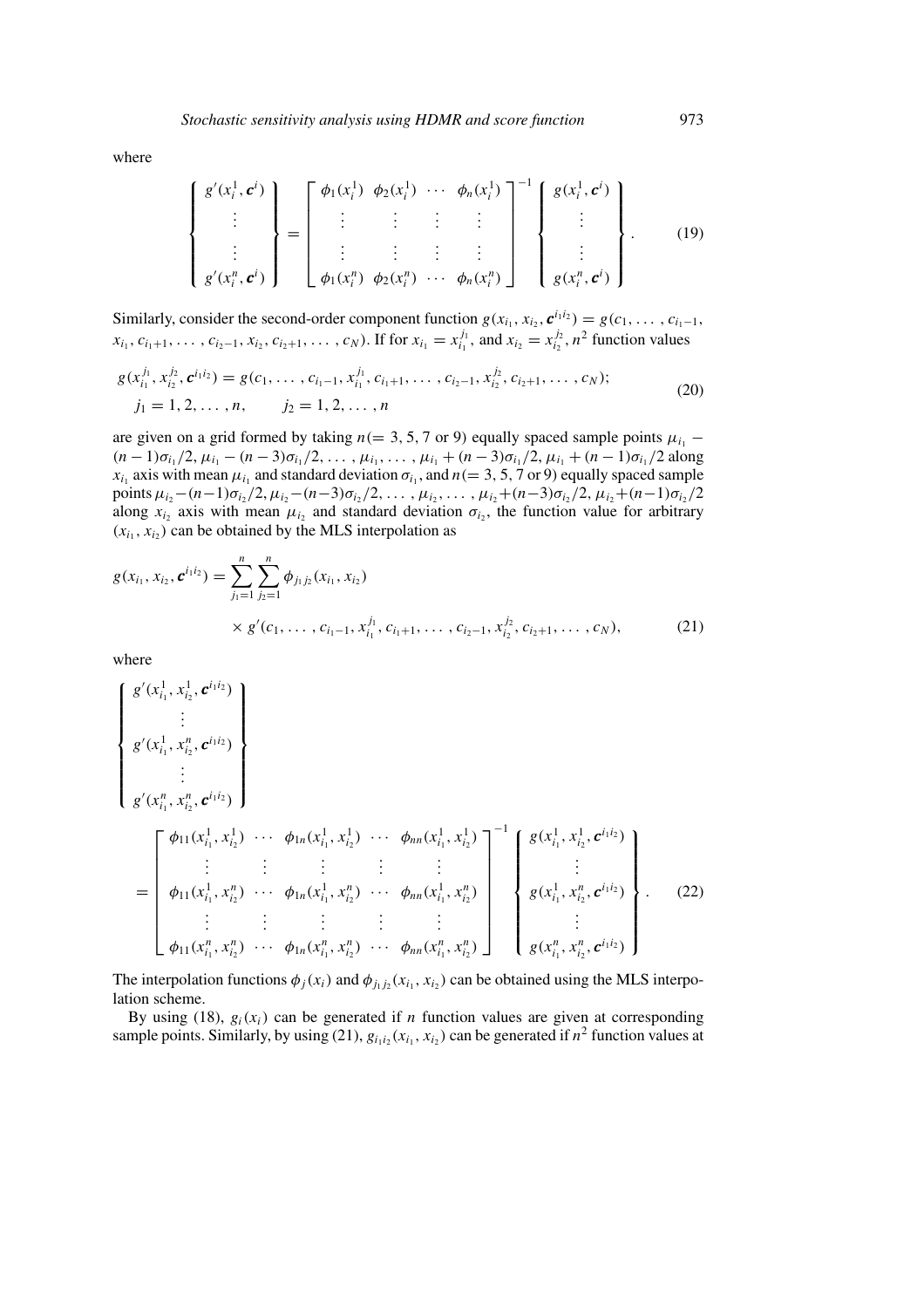corresponding sample points are given. The same procedure shall be repeated for all the firstorder component functions, i.e.  $g_i(x_i)$ ;  $i = 1, 2, \ldots, N$  and the second-order component functions, i.e.  $g_{i_1i_2}(x_{i_1}, x_{i_2})$ ;  $i_1, i_2 = 1, 2, ..., N$ .

*Step 2:* Sum the interpolated values of HDMR expansion terms from zeroth-order to the highest order retained in keeping with the desired accuracy. This leads to first- and secondorder HDMR approximation of the function  $g(x)$  as

$$
\tilde{g}(\boldsymbol{x}) = \sum_{i=1}^{N} \sum_{j=1}^{n} \phi_j(x_i) g'(c_1, \dots, c_{i-1}, x_i^j, c_{i+1}, \dots, c_N) - (N-1)g_0, \qquad (23)
$$

and

$$
\tilde{g}(\mathbf{x}) = \sum_{i_1=1, i_2=1}^{N} \sum_{j_1=1}^{n} \sum_{j_2=1}^{n} \phi_{j_1 j_2}(x_{i_1}, x_{i_2})
$$
\n
$$
\times g'(c_1, \dots, c_{i_1-1}, x_{i_1}^{j_1}, c_{i_1+1}, \dots, c_{i_2-1}, x_{i_2}^{j_2}, c_{i_2+1}, \dots, c_N)
$$
\n
$$
-(N-2) \sum_{i=1}^{N} \sum_{j=1}^{n} \phi_j(x_i) g'(c_1, \dots, c_{i-1}, x_i^j, c_{i+1}, \dots, c_N) + \frac{(N-1)(N-2)}{2} g_0
$$
\n(24)

respectively.

## **6. Estimation of failure probability & sensitivity**

Recall that  $\tilde{g}(x)$  is the approximate function of the original limit state/performance function. Based on this approximation, let  $\hat{\Omega}_{FS} = \{x : \tilde{g}(x) < 0\}$  define approximate failure set in reliability analysis. Therefore, Monte Carlo method estimates of the failure probability  $P_F(\theta)$ and its sensitivity  $\partial P_F(\theta)/\partial \theta_i$ , employing HDMR approximation are

$$
P_F(\boldsymbol{\theta}) \cong E_{\theta}[\mathcal{J}_{\hat{\Omega}_{FS}}(\boldsymbol{x})] = \lim_{N_s \to \infty} \frac{1}{N_S} \sum_{i=1}^{N_S} \mathcal{J}_{\hat{\Omega}_{FS}}(\boldsymbol{x}^i), \qquad (25)
$$

and

$$
\frac{\partial P_F(\boldsymbol{\theta})}{\partial \theta_i} \cong E_{\theta}[\mathcal{J}_{\hat{\Omega}_{FS}}(\boldsymbol{x}) K_{\theta}^{(1)}(\boldsymbol{x};\boldsymbol{\theta})] = \lim_{N_s \to \infty} \frac{1}{N_S} \sum_{i=1}^{N_S} \mathcal{J}_{\hat{\Omega}_{FS}}(\boldsymbol{x}^i) K_{\theta}^{(1)}(\boldsymbol{x}^i;\boldsymbol{\theta}), \quad (26)
$$

respectively, where  $x^i$  is  $i^{\text{th}}$  realization of  $x$ ,  $N_s$  is the sample size,  $\mathcal{J}_{\hat{\Omega}_{FS}}(x^i)$  is an indicator of fail or safe state such that

$$
\mathcal{J}_{\hat{\Omega}_{FS}}(\boldsymbol{x}^i) = \begin{cases} 1, & \boldsymbol{x}^i \in \hat{\Omega}_{FS} \\ 0, & \boldsymbol{x}^i \in \Omega \backslash \hat{\Omega}_{FS} \end{cases} . \tag{27}
$$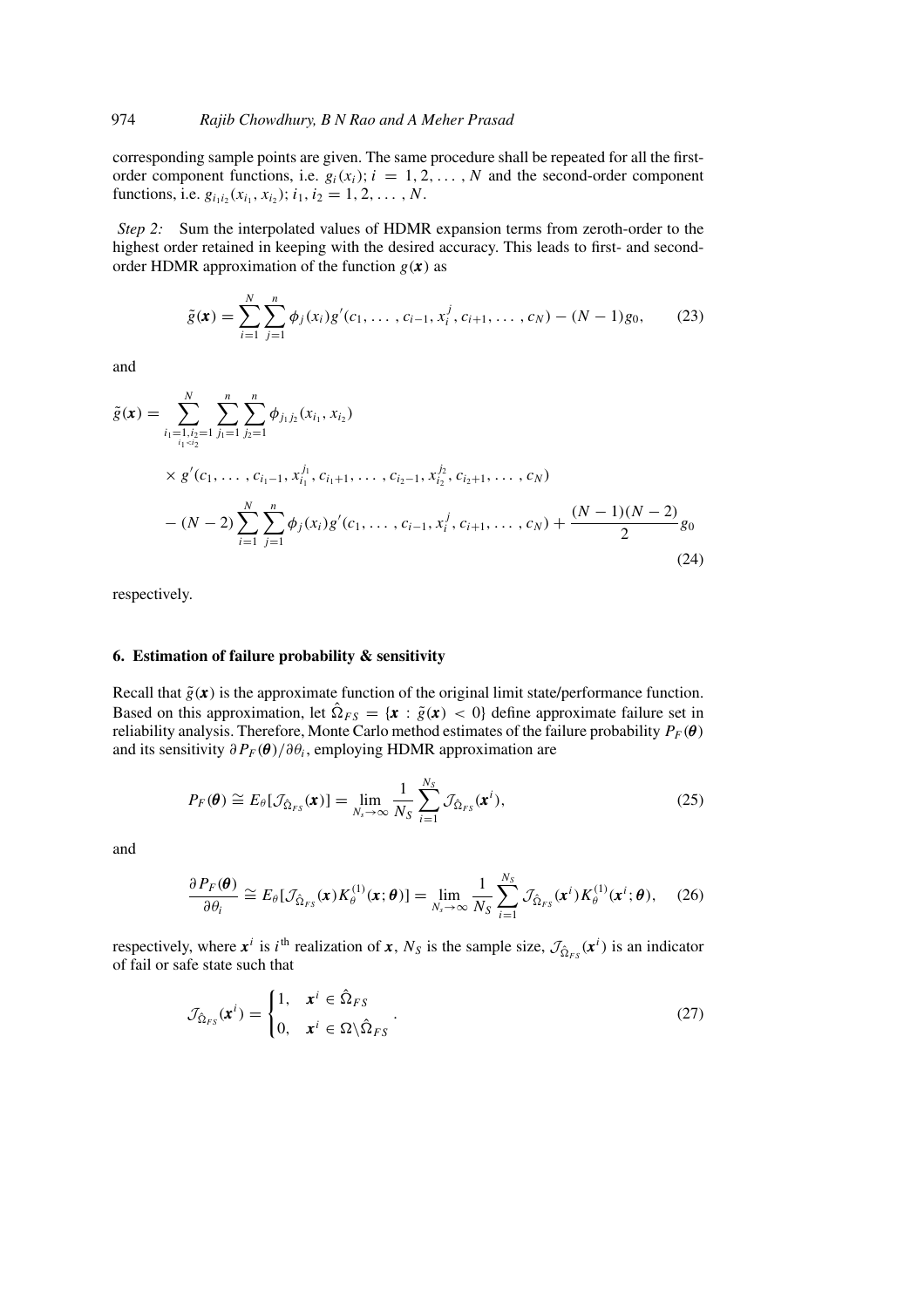Monte Carlo estimate of moment of HDMR approximation can be found as

$$
m_q(\boldsymbol{\theta}) \cong E_{\theta}[\tilde{g}^q(\boldsymbol{x})] = \lim_{N_s \to \infty} \frac{1}{N_s} \sum_{i=1}^{N_s} \tilde{g}^q(\boldsymbol{x}^i),
$$
\n(28)

and its sensitivity

$$
\frac{\partial m_q(\boldsymbol{\theta})}{\partial \theta_i} \cong E_{\theta}[\tilde{g}^q(\boldsymbol{x}) K_{\theta}^{(1)}(\boldsymbol{x};\boldsymbol{\theta})] = \lim_{N_s \to \infty} \frac{1}{N_s} \sum_{i=1}^{N_s} \tilde{g}^q(\boldsymbol{x}^i) K_{\theta}^{(1)}(\boldsymbol{x}^i;\boldsymbol{\theta}).
$$
 (29)

Since first- and second-order HDMR approximation leads to explicit representation of the original implicit limit state/performance function, the MCS can be conducted for any sampling size. The total cost of original function evaluation entails a maximum of  $(n-1) \times N + 1$  and  $(n-1)^2(N-1)N/2 + (n-1)N + 1$  by the present method using first- and second-order HDMR approximation, respectively.

## **7. Numerical examples**

Two numerical examples are presented to illustrate the proposed approach, for obtaining firstorder sensitivity of the moment or reliability. Whenever possible, finite-difference method and the direct MCS, is employed to evaluate the accuracy and computational efficiency of the present method. The sample sizes for the direct MCS and the MCS in conjunction with HDMR approximation vary from  $10^4$  to  $10^6$ , depending on the examples, but they are identical for a specific problem. For first-order HDMR, *n* equally spaced sample points are deployed along the variable axis through the reference point. Sampling scheme for HDMR approximation of a function that is having one variable *(x)* and two variables  $(x_1$  and  $x_2$ ) using first-order HDMR is shown in figures 1(a) and 1(b) respectively. For second-order HDMR, *n* equally spaced sample points are deployed along each of the variable axis to form a regular grid. Sampling scheme for HDMR approximation of a function having two variables  $(x_1 \text{ and } x_2)$  using second-order HDMR is shown in figure 2. In all numerical examples presented, the reference point *c* is taken as mean values of the random variables.

## 7.1 *Example 1: Cubic function with two variables*

Consider a cubic limit state/performance function of the following form:

$$
g(\mathbf{x}) = 2.2257 - \frac{0.025\sqrt{2}}{27}(x_1 + x_2 - 20)^3 + \frac{33}{140}(x_1 - x_2),
$$
\n(30)

with two independent normal variables. Mean and standard deviation of the random variables are 10 and 3, respectively. For evaluating the failure probability  $P_F$ , HDMR approximation is constructed by deploying five equally spaced sample points  $(n = 5)$  along each of the variable axis. Table 1 compares the results obtained by the present method using HDMR approximation with direct MCS. A sampling size  $N<sub>S</sub> = 10<sup>6</sup>$  is considered in direct MCS to evaluate the failure probability  $P_F$ . Table 1 also contains the computational effort in terms of number of function evaluations, associated with each of the methods. Compared with the failure probability obtained using direct MCS ( $P_F = 0.01907$ ), first- and second-order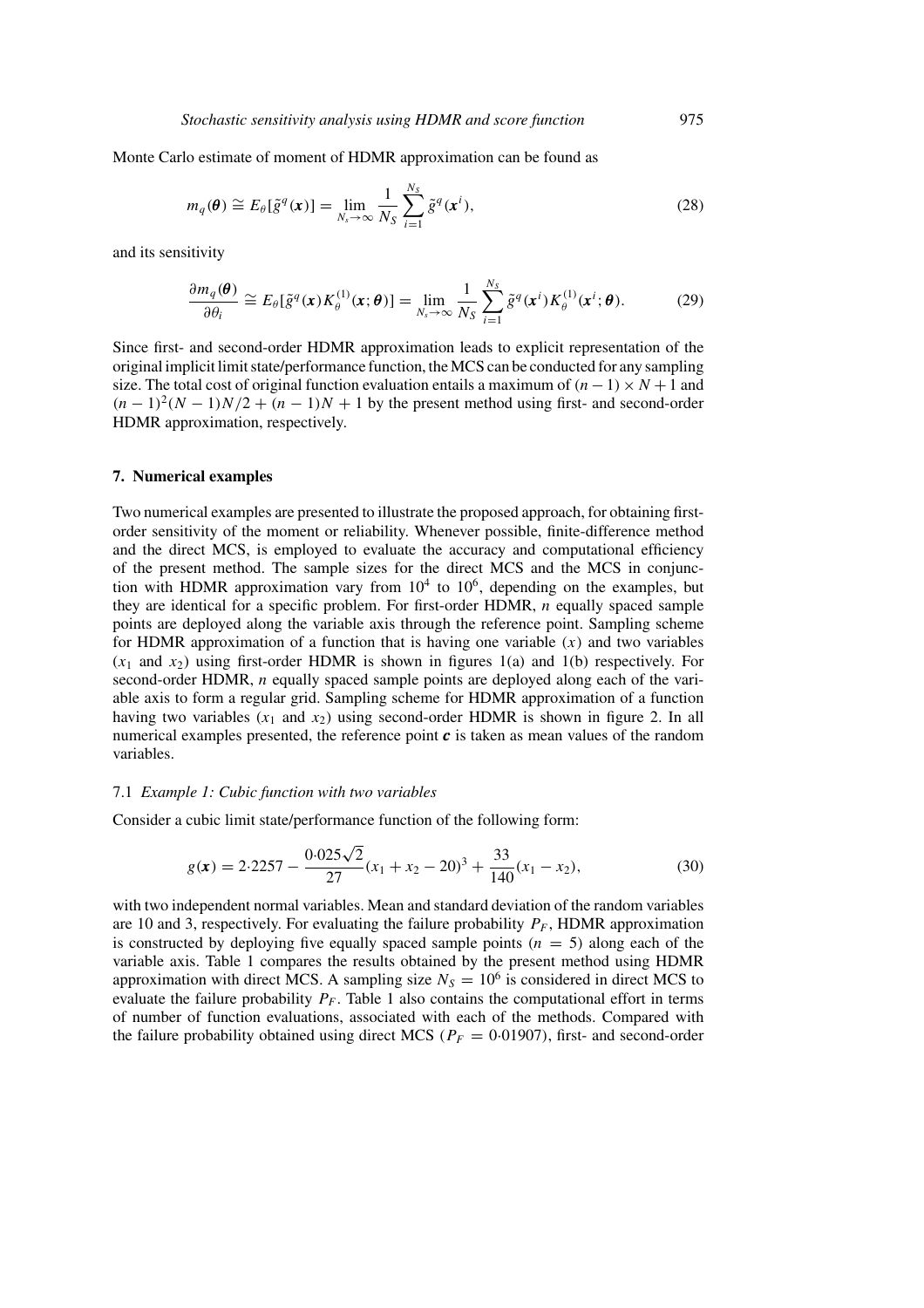

**Figure 1.** Sampling scheme for first-order HDMR; **(a)** for a function having one variable *(x)*; and **(b)** For a function having two variables  $(x_1$  and  $x_2$ ).

HDMR approximation underestimates the failure probability by  $16.99\%$  ( $P_F = 0.01583$ ) and 0.94% ( $P_F = 0.01889$ ), respectively. Table 2 lists the first-order sensitivities of failure probability with respect to mean and standard deviation of random variables  $\partial P_F / \partial \mu_i$  and  $\partial P_F / \partial \sigma_i$  for *i* = 1, 2. Similarly, table 3 presents first three moments  $m_q$  and their first-order sensitivities  $\partial m_q(\theta)/\partial \mu$  and  $\partial m_q(\theta)/\partial \sigma$  for  $q = 1, 2, 3$ . Alternative sensitivity estimates from the finite difference method involving  $N_s = 10^6$  samples for each direct simulation run are also calculated, and can be found in the last column of tables 2 and 3. The results of the proposed approach and the finite difference method agree well.

The effect of number of sample points on first- and second-order HDMR approximation for reliability and sensitivity estimation is studied by carrying out a similar analysis varying *n* from 3 to 9. Using first-order HDMR approximation,  $P_F$  ranges from 0.01314(+31.11%)  $(\text{at } n = 3)$  to  $0.01569(+17.70\%)$  (at  $n = 9$ ), whereas  $P_F$  ranges from  $0.01672(+12.32\%)$ (at  $n = 3$ ) to 0.01892(+0.79%) (at  $n = 9$ ) using second-order HDMR approximation. Compared with direct MCS, error in the estimated failure probability using different methods is tabulated in table 4. Similarly, errors in the estimated moments and sensitivities are tabulated in tables 5 and 6. It can be observed that, compared with first-order HDMR, second-order approximation resulted in drastic reduction of the approximation error of the estimated failure probability as well as resulted sensitivities. The computational effort in terms of number of function evaluations for second-order HDMR approximation increased from 5 to 9 for  $n = 3$ ,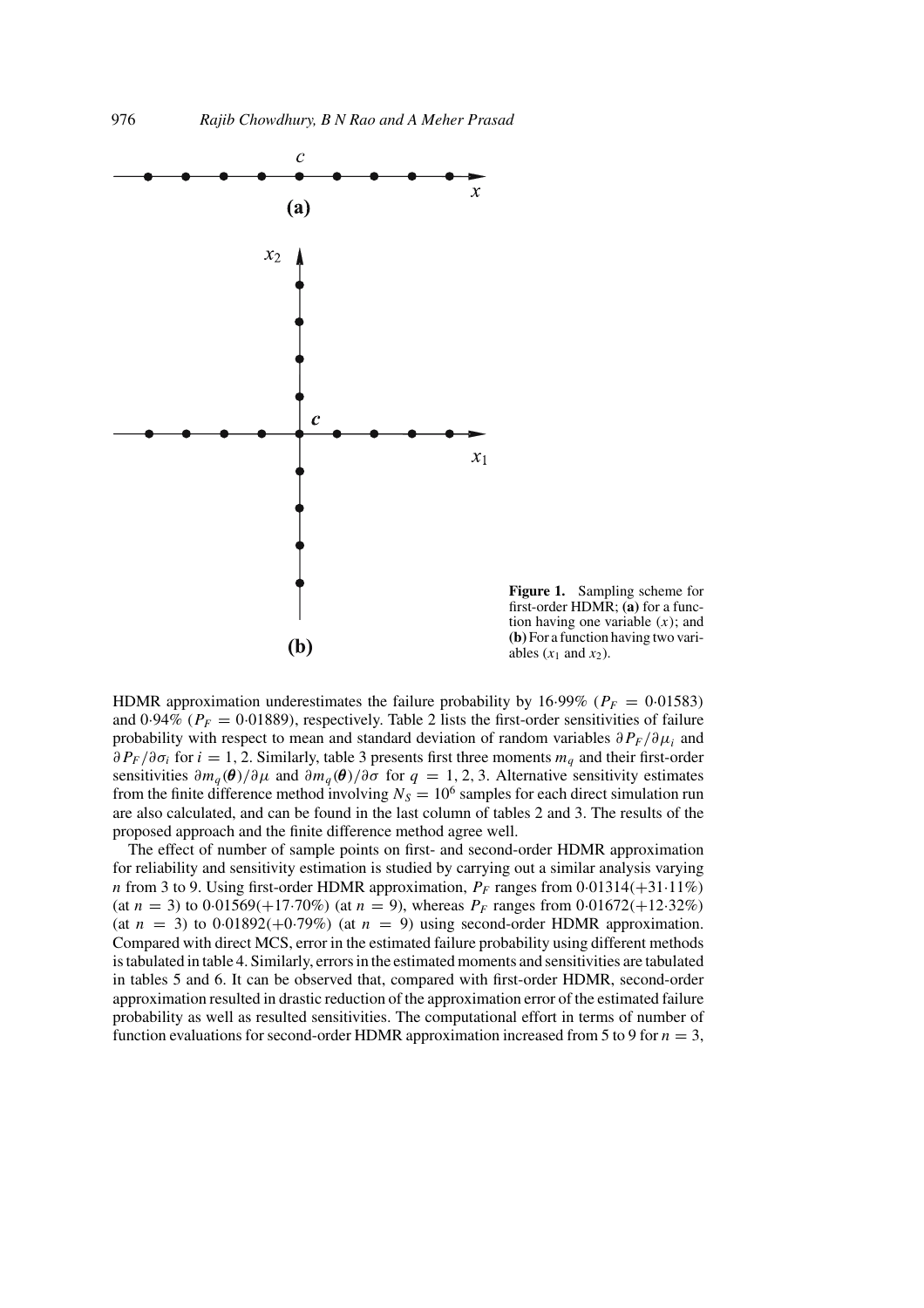

**Figure 2.** Sampling scheme for second-order HDMR for a function having two variables  $(x_1 \text{ and } x_2)$ .

| Method                         | Failure<br>probability | Number of function<br>evaluation <sup><math>(a)</math></sup> |
|--------------------------------|------------------------|--------------------------------------------------------------|
| <b>FORM</b>                    | 0.01302                | 21                                                           |
| SORM (Hohenbichler et al 1987) | 0.01302                | 204                                                          |
| First-order HDMR               | 0.01583                | q <sub>(b)</sub>                                             |
| Second-order HDMR              | 0.01889                | $25^{(c)}$                                                   |
| Direct MCS                     | 0.01907                | $10^{6}$                                                     |

*(a)*Total number of times the original performance function is calculated.

 $(b)(n-1) \times N + 1 = (5-1) \times 2 + 1 = 9$ 

*(c)(n* − 1*)*<sup>2</sup>*(N* − 1*)N/*2 + *(n* − 1*)N* + 1 = *(*5 − 1*)*<sup>2</sup>*(*2 − 1*)*2*/*2 + *(*5 − 1*)*2 + 1 = 25

**Table 2.** Estimation of error in sensitivities of failure probability using different methods for Example 1.

|                                    | First-order HDMR       | Second-order HDMR      | Direct $MCS^{(a)}$     |
|------------------------------------|------------------------|------------------------|------------------------|
| $\partial P_F/\partial \mu_1$      | $-5.56 \times 10^{-3}$ | $-5.06 \times 10^{-3}$ | $-5.07 \times 10^{-3}$ |
| $\partial P_F/\partial \mu_2$      | $4.38 \times 10^{-3}$  | $1.24 \times 10^{-2}$  | $1.36 \times 10^{-2}$  |
| $\partial P_F / \partial \sigma_1$ | $1.19 \times 10^{-2}$  | $2.63 \times 10^{-2}$  | $2.67 \times 10^{-2}$  |
| $\partial P_F/\partial \sigma_2$   | $2.32 \times 10^{-2}$  | $2.46 \times 10^{-2}$  | $2.48 \times 10^{-2}$  |

*(a)*For sensitivity estimation, finite difference with 1% perturbation is used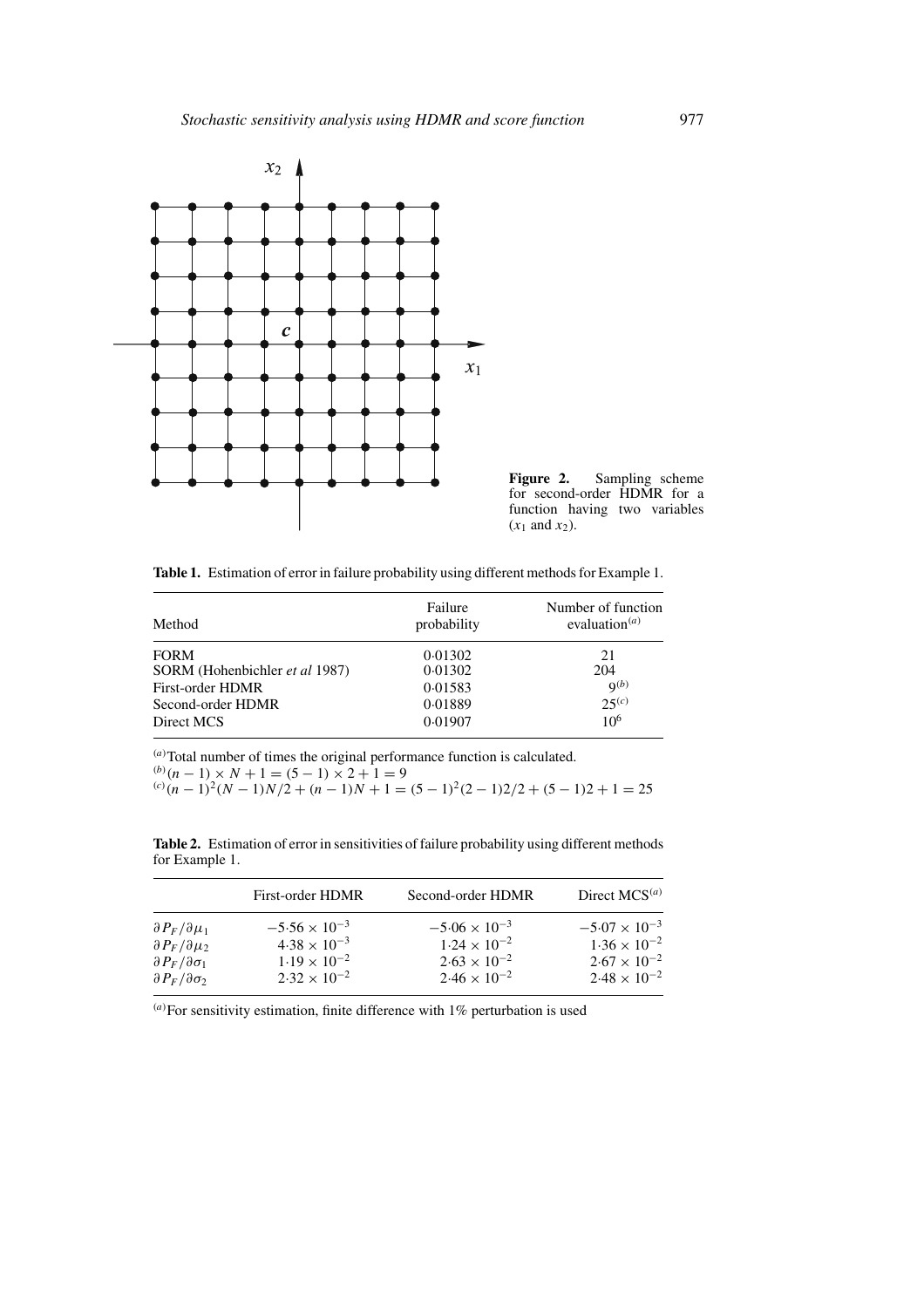|                                  | First-order HDMR         | Second-order HDMR | Direct $MCS^{(a)}$ |
|----------------------------------|--------------------------|-------------------|--------------------|
| m <sub>1</sub>                   | 2.2270                   | 2.2245            | 2.2245             |
| m <sub>2</sub>                   | 6.0002                   | 6.1106            | 6.1088             |
| $m_3$                            | 17.9941                  | 18.7491           | 18.7502            |
| $\partial m_1/\partial \mu_1$    | 0.2008                   | 0.1633            | 0.1632             |
| $\partial m_2/\partial \mu_1$    | 0.8918                   | 0.7211            | 0.7215             |
| $\partial m_3/\partial \mu_1$    | 3.5453                   | 2.7445            | 2.7448             |
| $\partial m_1/\partial \mu_2$    | $-0.2725$                | $-0.3082$         | $-0.3082$          |
| $\partial m_2/\partial \mu_2$    | $-1.2125$                | $-1.3826$         | $-1.3827$          |
| $\partial m_3/\partial \mu_2$    | $-5.0903$                | $-5.9408$         | $-5.9410$          |
| $\partial m_1/\partial \sigma_1$ | 0.0004                   | 0.0002            | 0.0002             |
| $\partial m_2/\partial \sigma_1$ | 0.1713                   | $-0.2911$         | $-0.2912$          |
| $\partial m_3/\partial \sigma_1$ | 1.1388                   | $-1.9266$         | $-1.9267$          |
| $\partial m_1/\partial \sigma_2$ | $-8.3321 \times 10^{-4}$ | 0.0002            | 0.0002             |
| $\partial m_2/\partial \sigma_2$ | 0.5792                   | $-0.7211$         | $-0.7210$          |
| $\partial m_3/\partial \sigma_2$ | 3.8612                   | $-4.8139$         | $-4.8140$          |

**Table 3.** Moments and sensitivities of moments (Example 1).

 $(a)$ For sensitivity estimation, finite difference with 1% perturbation is used

**Table 4.** Estimation of error in failure probability using different methods for Example 1.

| Method                                | Number of sample points, $n$ |                       |                       |                       |  |  |
|---------------------------------------|------------------------------|-----------------------|-----------------------|-----------------------|--|--|
|                                       |                              |                       |                       |                       |  |  |
| First-order HDMR<br>Second-order HDMR | $31.11\%$<br>$12.32\%$       | $16.99\%$<br>$0.94\%$ | $16.66\%$<br>$0.52\%$ | $17.70\%$<br>$0.79\%$ |  |  |

|                | <b>Table 5.</b> Estimation of error in sensitivities of failure probability using different methods |  |  |  |  |  |
|----------------|-----------------------------------------------------------------------------------------------------|--|--|--|--|--|
| for Example 1. |                                                                                                     |  |  |  |  |  |

|              |                                    |          |         | Number of sample points, $n$ |          |
|--------------|------------------------------------|----------|---------|------------------------------|----------|
| Method       |                                    | 3        | 5       |                              | 9        |
| First-order  | $\partial P_F/\partial \mu_1$      | $-49.57$ | $-9.66$ | $-11.44$                     | $-10.26$ |
|              | $\partial P_F/\partial \mu_2$      | 16.29    | 67.79   | 66.82                        | 67.06    |
|              | $\partial P_F / \partial \sigma_1$ | 68.74    | 55.43   | 55.18                        | 55.81    |
|              | $\partial P_F/\partial \sigma_2$   | 44.55    | 6.45    | 6.98                         | 7.74     |
| Second-order | $\partial P_F/\partial \mu_1$      | $-5.72$  | 0.20    | $-0.20$                      | $-1.18$  |
|              | $\partial P_F/\partial \mu_2$      | 15.15    | 8.82    | 5.15                         | 6.62     |
|              | $\partial P_F / \partial \sigma_1$ | 7.12     | 1.50    | $-0.75$                      | 0.37     |
|              | $\partial P_F/\partial \sigma_2$   | 6.45     | 0.81    | 0.00                         | 2.82     |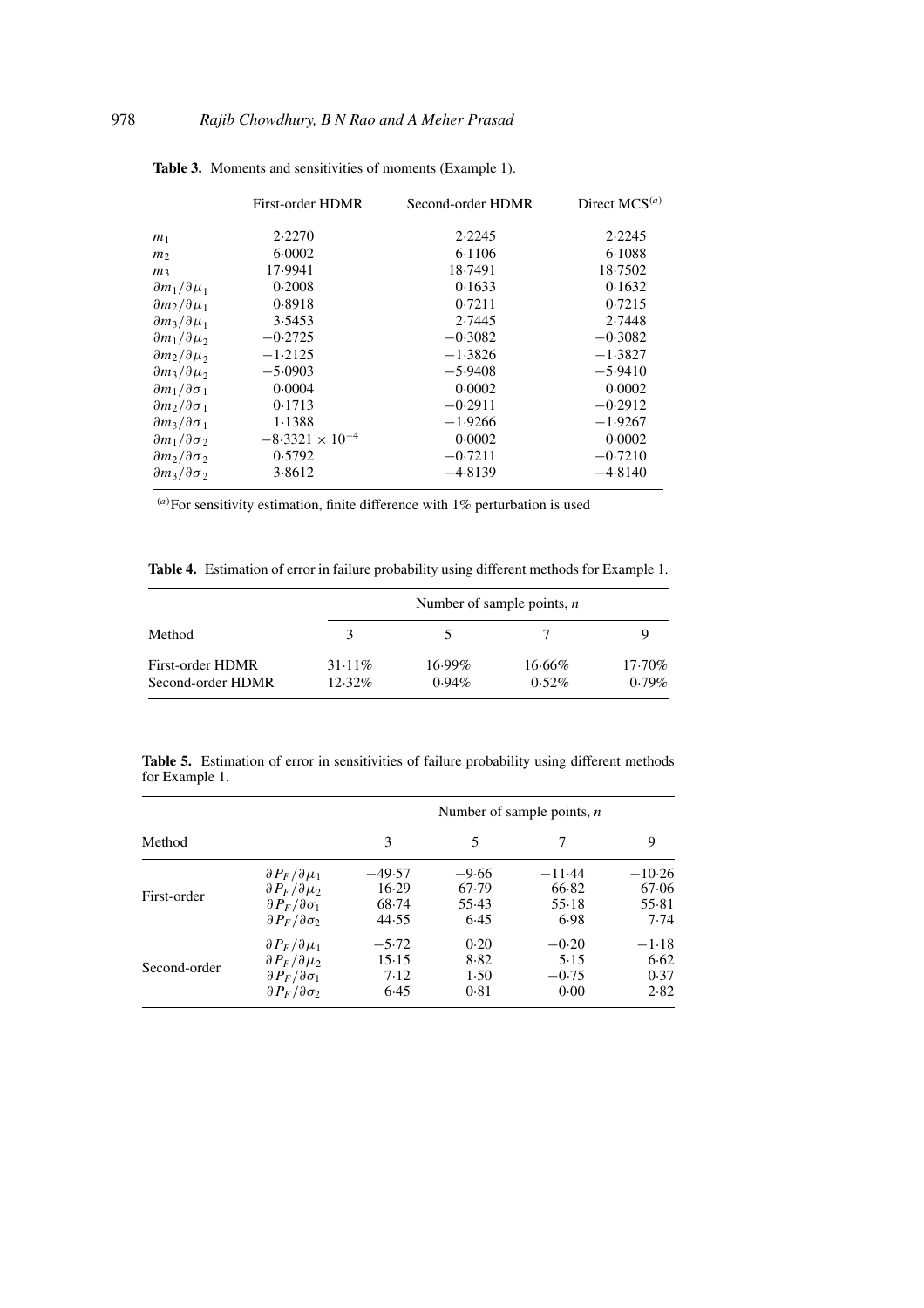|              |                                  | Number of sample points, $n$ |           |                |           |  |  |
|--------------|----------------------------------|------------------------------|-----------|----------------|-----------|--|--|
| Method       |                                  | 3                            | 5         | $\overline{7}$ | 9         |  |  |
|              | m <sub>1</sub>                   | $-0.11$                      | $-0.11$   | $-0.11$        | $-0.11$   |  |  |
|              | m <sub>2</sub>                   | 2.38                         | 1.78      | 1.76           | 1.81      |  |  |
|              | m <sub>3</sub>                   | 5.33                         | 4.03      | 3.99           | 4.11      |  |  |
|              | $\partial m_1/\partial \mu_1$    | $-37.93$                     | $-23.04$  | $-23.65$       | $-23.65$  |  |  |
|              | $\partial m_2/\partial \mu_1$    | $-39.02$                     | $-23.60$  | $-24.21$       | $-24.23$  |  |  |
|              | $\partial m_3/\partial \mu_1$    | $-46.24$                     | $-29.16$  | $-29.87$       | $-29.79$  |  |  |
|              | $\partial m_1/\partial \mu_2$    | 19.44                        | 11.58     | 11.68          | 11.91     |  |  |
| First-order  | $\partial m_2/\partial \mu_2$    | 20.11                        | 12.31     | $12-40$        | 12.63     |  |  |
|              | $\partial m_3/\partial \mu_2$    | 25.33                        | 14.32     | 14.56          | 14.78     |  |  |
|              | $\partial m_1/\partial \sigma_1$ | $-125.29$                    | $-100.00$ | $-92.70$       | $-92.94$  |  |  |
|              | $\partial m_2/\partial \sigma_1$ | $-4.36$                      | 41.17     | 40.01          | 40.01     |  |  |
|              | $\partial m_3/\partial \sigma_1$ | $-5.06$                      | 40.89     | 39.69          | 39.69     |  |  |
|              | $\partial m_1/\partial \sigma_2$ | $-334.36$                    | $-316.61$ | $-306.92$      | $-317.58$ |  |  |
|              | $\partial m_2/\partial \sigma_2$ | 48.96                        | 19.67     | 20.57          | 20.75     |  |  |
|              | $\partial m_3/\partial \sigma_2$ | 48.77                        | 19.79     | 20.59          | 20.86     |  |  |
|              | m <sub>1</sub>                   | $-0.01$                      | 0.00      | 0.00           | 0.00      |  |  |
|              | m <sub>2</sub>                   | $-0.04$                      | $-0.03$   | $-0.01$        | $-0.02$   |  |  |
|              | m <sub>3</sub>                   | 0.01                         | 0.01      | 0.00           | 0.00      |  |  |
|              | $\partial m_1/\partial \mu_1$    | $-0.43$                      | $-0.06$   | $-0.06$        | $-0.18$   |  |  |
|              | $\partial m_2/\partial \mu_1$    | $-0.04$                      | 0.06      | 0.01           | 0.04      |  |  |
|              | $\partial m_3/\partial \mu_1$    | 0.02                         | 0.01      | 0.00           | 0.00      |  |  |
|              | $\partial m_1/\partial \mu_2$    | 0.26                         | 0.00      | $-0.06$        | 0.00      |  |  |
| Second-order | $\partial m_2/\partial \mu_2$    | $-0.04$                      | 0.01      | $-0.01$        | 0.01      |  |  |
|              | $\partial m_3/\partial \mu_2$    | $-0.01$                      | 0.00      | 0.00           | 0.00      |  |  |
|              | $\partial m_1/\partial \sigma_1$ | $-50.00$                     | 0.00      | 5.00           | 0.00      |  |  |
|              | $\partial m_2/\partial \sigma_1$ | $-0.14$                      | 0.03      | 0.10           | 0.03      |  |  |
|              | $\partial m_3/\partial \sigma_1$ | 0.03                         | 0.01      | 0.01           | 0.01      |  |  |
|              | $\partial m_1/\partial \sigma_2$ | $10-00$                      | 0.00      | 0.00           | 0.00      |  |  |
|              | $\partial m_2/\partial \sigma_2$ | $-0.10$                      | $-0.01$   | $-0.01$        | $-0.01$   |  |  |
|              | $\partial m_3/\partial \sigma_2$ | 0.02                         | 0.00      | 0.01           | 0.00      |  |  |

**Table 6.** Estimation of error in moments and sensitivities of moments using different methods for Example 1.

from 9 to 25 for  $n = 5$ , from 13 to 49 for  $n = 7$ , and from 17 to 81 for  $n = 9$ , when compared with first-order HDMR approximation.

#### 7.2 *Example 2: Vibration of 6-DOF system*

This example considers a four-story building excited by a single period sinusoidal pulse of ground motion, studied by Gavin & Yau (2008). Figure 3a shows the four-storey building with isolation systems and figure 3b presents the acceleration history. The building contains isolated equipment resting on the second floor. The motion of the ground floor is resisted mainly by base isolation bearings (Wen 1976) and if its displacement exceeds  $D_c$  (= 0.50 m) then an additional stiffness force contributes to the resistance. Mass, stiffness and damping coefficient  $m_f$ ,  $k_f$  and  $c_f$ , respectively at each floor are assumed to be same.

There are two isolated masses, representing isolated, shock-sensitive equipment resting on the second floor. The larger mass  $m_1 (= 500 \text{ kg})$  is connected to the floor by a relatively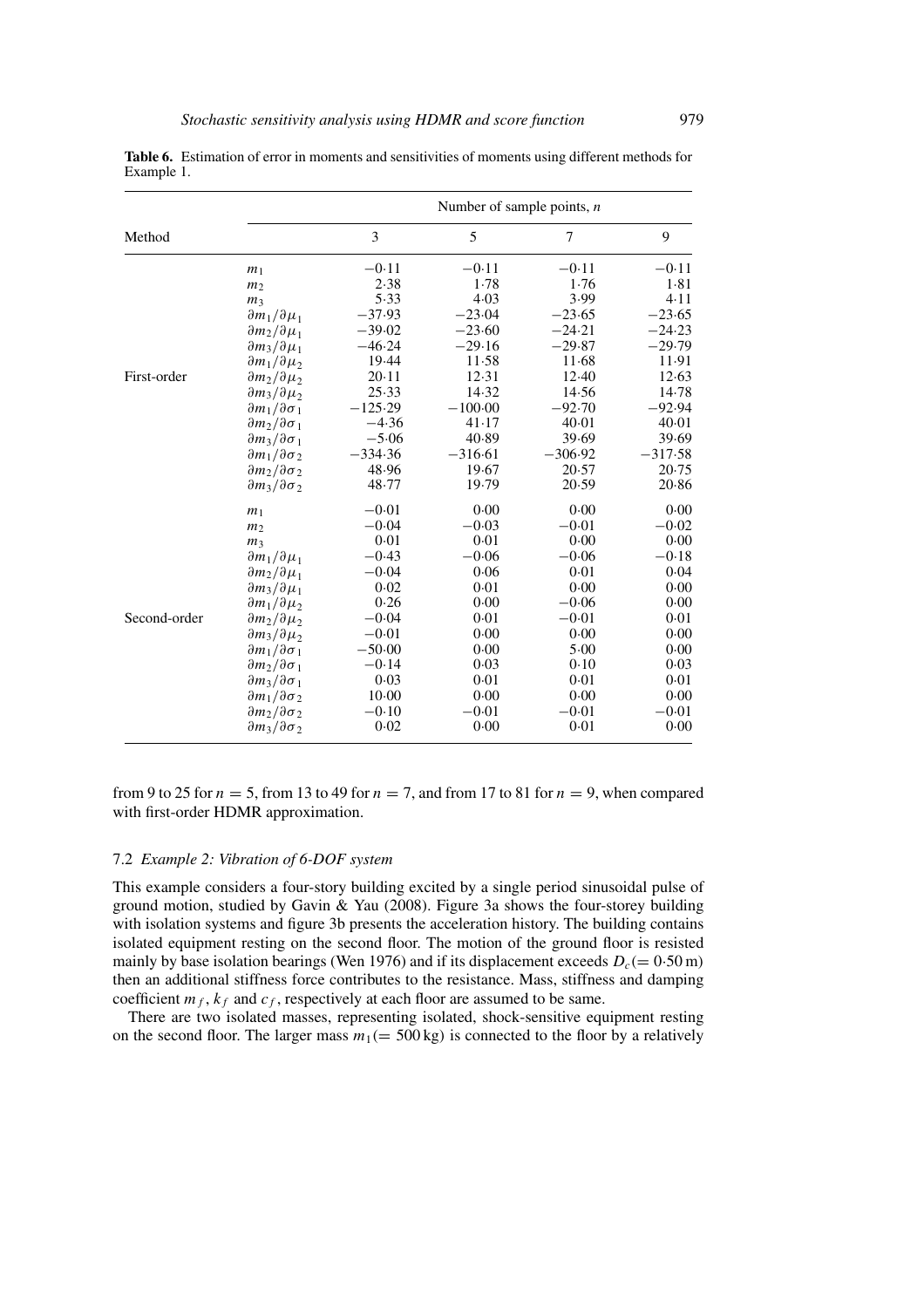

**Figure 3.** Problem statement (Example 2); **(a)** Base isolated structure with an equipment isolation system on the second floor; and **(b)** Acceleration history.

flexible spring,  $k_1$ (= 2500 N/m), and a damper,  $c_1$ (= 350 N/m/s), representing the isolation system. The smaller mass  $(m_2 = 100 \text{ kg})$  is connected to the larger mass by a relatively stiff spitch. The smaller mass  $\langle m_z^2 \rangle$  and  $\langle m_z^2 \rangle$  is completed to  $\langle m_z^2 \rangle$  in the equipment itself. All variables are assumed to be lognormal and independent. Probabilistic descriptions of the random variables are listed in table 7. The limit state/performance function is defined by the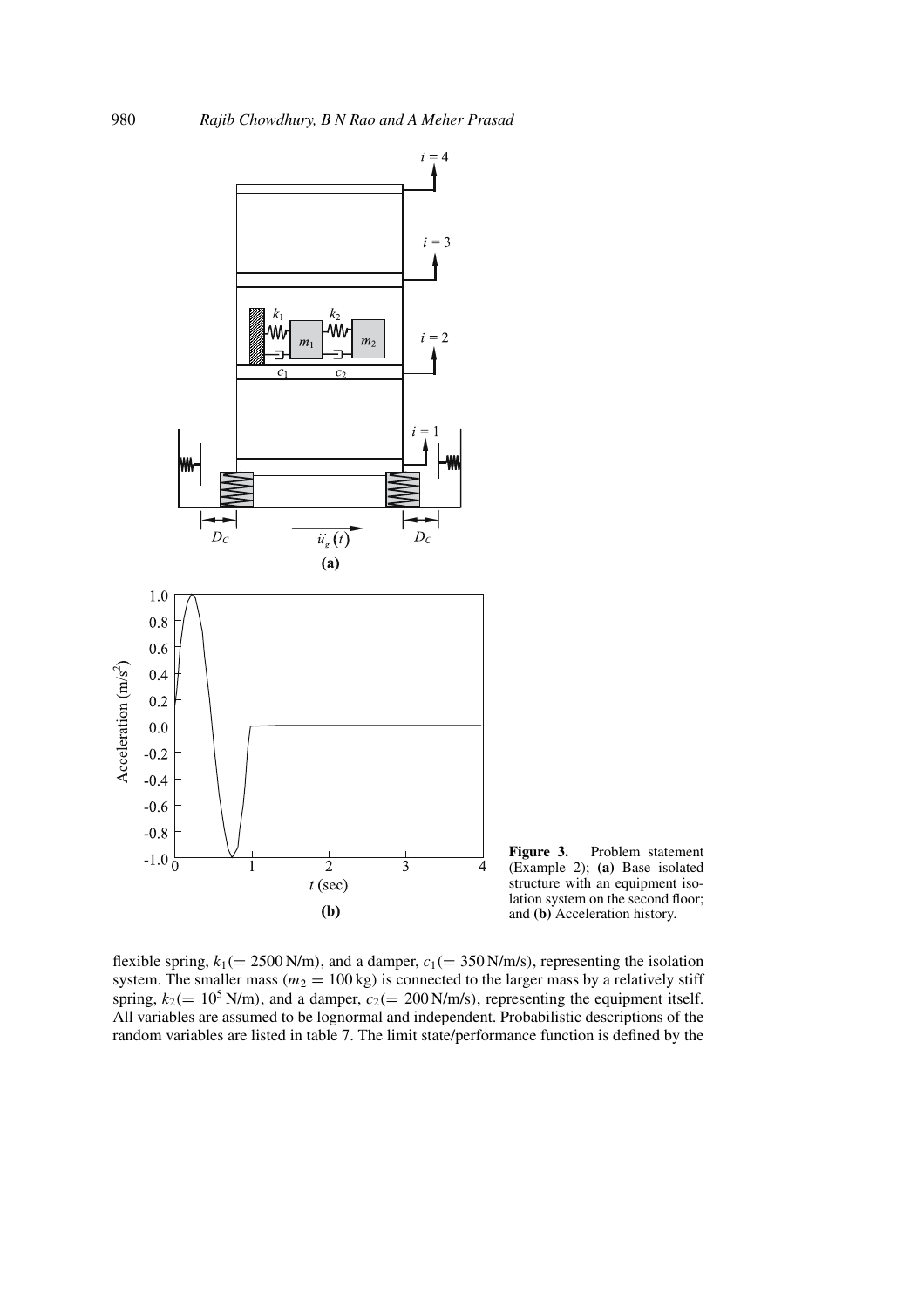| Random<br>variable | Distribution | Units | Description                  | Mean              | COV  |
|--------------------|--------------|-------|------------------------------|-------------------|------|
| $m_f$              | Lognormal    | kg    | Floor mass                   | 6000              | 0.10 |
| $k_f$              | Lognormal    | N/m   | Floor stiffness              | $3 \times 10^{7}$ | 0.10 |
| $c_f$              | Lognormal    | N/m/s | Floor damping coefficient    | $6 \times 10^4$   | 0.20 |
| $f_{y}$            | Lognormal    | N     | Isolation yield force        | $2 \times 10^4$   | 0.20 |
| $d_{v}$            | Lognormal    | m     | Isolation yield displacement | 0.05              | 0.20 |
| $k_c$              | Lognormal    | N/m   | Isolation contact stiffness  | $3 \times 10^{7}$ | 0.30 |
|                    | Lognormal    | S     | Force period                 | $1-0$             | 0.20 |
| A                  | Lognormal    | m/m/s | Force amplitude              | $1-0$             | 0.50 |

**Table 7.** Properties of the random variables for Example 2.

combination of three failure modes leading to system failure and is the following form

$$
g(\mathbf{x}) = 12.50 \left( 0.04 - \max_{t} |x_{f_i}(t) - x_{f_{i-1}}(t)| \right)_{i=2,3,4}
$$
  
+ 
$$
\left( 0.50 - \max_{t} |\ddot{u}_g(t) + \ddot{x}_{m_2}(t)| \right)
$$
  
+ 
$$
2.0 \left( 0.25 - \max_{t} |x_{f_2}(t) - x_{m_1}(t)| \right),
$$
 (31)

where  $x_{f_i}(t)$  refers to the displacement of  $i^{\text{th}}$  floor and  $(x_{f_i}(t) - x_{f_{i-1}}(t))$  is the inter storey drift.  $\ddot{u}_g(t)$  is the ground acceleration and  $\ddot{x}_{m_2}(t)$  is the acceleration smaller mass block. The displacement  $x_{m_1}(t)$  is of the larger mass block, and represents the displacement of the equipment isolation system. The limit state/performance function in (31) is the overall representation of three failure modes. The first term describes the damage to the structural system due to excessive deformation. The second term represents the damage to equipment caused by excessive acceleration. The last term represents the damage of the isolation system. The weighing factors, multiplied with each term in (31), are mainly to emphasize the equal contribution of the individual failure modes to the overall failure of system. It is desirable that (a) inter storey drift is limited to  $0.04$  m, (b) the peak acceleration of the equipment is less than  $0.5 \text{ m/s}^2$ , and (c) the displacement across the equipment isolation system is less than 0·25 m. Equation (31) signifies overall system failure, which does not necessarily occur when above mentioned one or two failure criteria satisfies. For evaluating the failure probability  $P_F$ , first-order HDMR approximation is constructed by deploying five equally spaced sample points  $(n = 5)$  along each of the variable axis. The reference point is taken as mean values of the random variables. Table 8 compares the results obtained using first- and second-order HDMR approximation with FORM, SORM (Hohenbichler *et al* 1987), and direct MCS and also presents the computational effort in terms of number of function evaluations, associated with each of the methods. The benchmark solution of the failure probability is obtained by direct MCS with  $N_S = 10^5$ . Compared with the benchmark solution  $(P_F = 0.19599)$ , FORM and SORM overestimates the failure probability by around  $15.05\%$  ( $P_F = 0.22549$ ) and 8.46%  $(P_F = 0.21410)$ , respectively. First-order HDMR approximation overestimates the failure probability by about  $1.88\%$  ( $P_F = 0.19968$ ) and it needs only 33 function evaluations, while FORM, SORM and direct MCS requires 86, 356 and  $10<sup>5</sup>$  number of original function evaluations, respectively. This shows the accuracy and the efficiency (in terms of original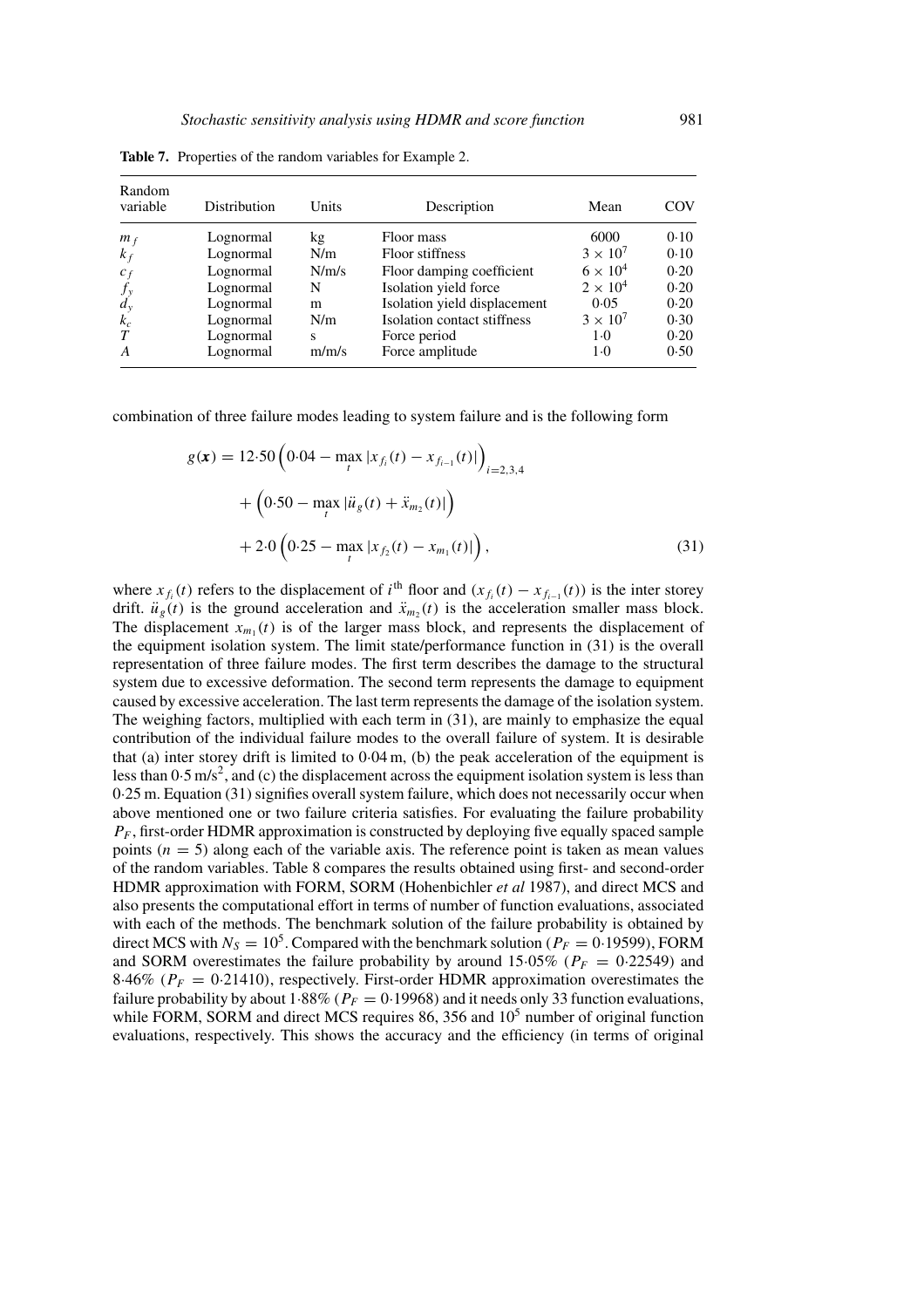| Method                                | Failure<br>probability | Number of function<br>evaluation <sup><math>(a)</math></sup> |
|---------------------------------------|------------------------|--------------------------------------------------------------|
| <b>FORM</b>                           | 0.22549                | 86                                                           |
| SORM (Hohenbichler <i>et al</i> 1987) | 0.21410                | 357                                                          |
| First-order HDMR                      | 0.19968                | $33^{(b)}$                                                   |
| Second-order HDMR                     | 0.19246                | $481^{(c)}$                                                  |
| Direct MCS                            | 0.19599                | 10 <sup>5</sup>                                              |

**Table 8.** Estimation of failure probability for Example 2.

*(a)*Total number of times the original performance function is calculated.

 $(b)(n-1) \times N + 1 = (5-1) \times 8 + 1 = 33$ 

*(c)(n* − 1*)*<sup>2</sup>*(N* − 1*)N/*2 + *(n* − 1*)N* + 1 = *(*5 − 1*)*<sup>2</sup>*(*8 − 1*)*8*/*2 + *(*5 − 1*)*8 + 1 = 481

function calculations) of the first-order HDMR approximation, over FORM, SORM and direct MCS. Compared to the first-order HDMR, the error in the estimated failure probability reduces from +1·88% to −1·80%, and the number of function evaluations increases from 33 to 481, using second-order HDMR approximation.

Tables 9 and 10 present the first-order sensitivities of failure probability with respect to mean and standard deviation of random variables  $\partial P_F / \partial \mu_i$  and  $\partial P_F / \partial \sigma_i$  for  $i = 1, \ldots, 8$ ,

|                                 | First-order HDMR          | Second-order HDMR         | Direct $MCS^{(a)}$        |
|---------------------------------|---------------------------|---------------------------|---------------------------|
| $\partial P_F / \partial \mu_1$ | $-7.8376 \times 10^{-6}$  | $-8.0783 \times 10^{-6}$  | $-8.2371 \times 10^{-6}$  |
| $\partial P_F/\partial \mu_2$   | $-5.9548 \times 10^{-10}$ | $-6.1156 \times 10^{-10}$ | $-6.1242 \times 10^{-10}$ |
| $\partial P_F/\partial \mu_3$   | $9.1605 \times 10^{-8}$   | $8.9812 \times 10^{-8}$   | $8.9905 \times 10^{-8}$   |
| $\partial P_F/\partial \mu_4$   | 5.4109                    | 5.4219                    | 5.4309                    |
| $\partial P_F/\partial \mu_5$   | $5.2208 \times 10^{-6}$   | $5.6898 \times 10^{-6}$   | $5.7218 \times 10^{-6}$   |
| $\partial P_F / \partial \mu_6$ | $6.5064 \times 10^{-11}$  | $6.9064 \times 10^{-11}$  | $6.9064 \times 10^{-11}$  |
| $\partial P_F / \partial \mu_7$ | 0.9655                    | 0.9788                    | 0.9834                    |
| $\partial P_F/\partial \mu_8$   | 0.3705                    | 0.4186                    | 0.4215                    |

**Table 9.** Sensitivities of failure probability with respect to mean (Example 2).

*(a)*For sensitivity estimation, finite difference with 1% perturbation is used

**Table 10.** Sensitivities of failure probability with respect to standard deviation (Example 2).

|                                    | First-order HDMR          | Second-order HDMR         | Direct $MCS^{(a)}$        |
|------------------------------------|---------------------------|---------------------------|---------------------------|
| $\partial P_F / \partial \sigma_1$ | $-5.0739 \times 10^{-6}$  | $-5.1682 \times 10^{-6}$  | $-5.1702 \times 10^{-6}$  |
| $\partial P_F/\partial \sigma_2$   | $-1.9825 \times 10^{-10}$ | $-1.9961 \times 10^{-10}$ | $-1.9965 \times 10^{-10}$ |
| $\partial P_F/\partial \sigma_3$   | $1.2518 \times 10^{-7}$   | $1.3112 \times 10^{-7}$   | $1.3117 \times 10^{-7}$   |
| $\partial P_F / \partial \sigma_4$ | $-0.7237$                 | $-0.7338$                 | $-0.7342$                 |
| $\partial P_F/\partial \sigma_5$   | $-4.4779 \times 10^{-6}$  | $-4.4887 \times 10^{-6}$  | $-4.4878 \times 10^{-6}$  |
| $\partial P_F/\partial \sigma_6$   | $1.3931 \times 10^{-10}$  | $1.3941 \times 10^{-10}$  | $1.3942 \times 10^{-10}$  |
| $\partial P_F/\partial \sigma_7$   | 0.4060                    | 0.4106                    | 0.4106                    |
| $\partial P_F/\partial \sigma_8$   | $-6.4636 \times 10^{-3}$  | $-6.4736 \times 10^{-3}$  | $-6.4737 \times 10^{-3}$  |
|                                    |                           |                           |                           |

*(a)*For sensitivity estimation, finite difference with 1% perturbation is used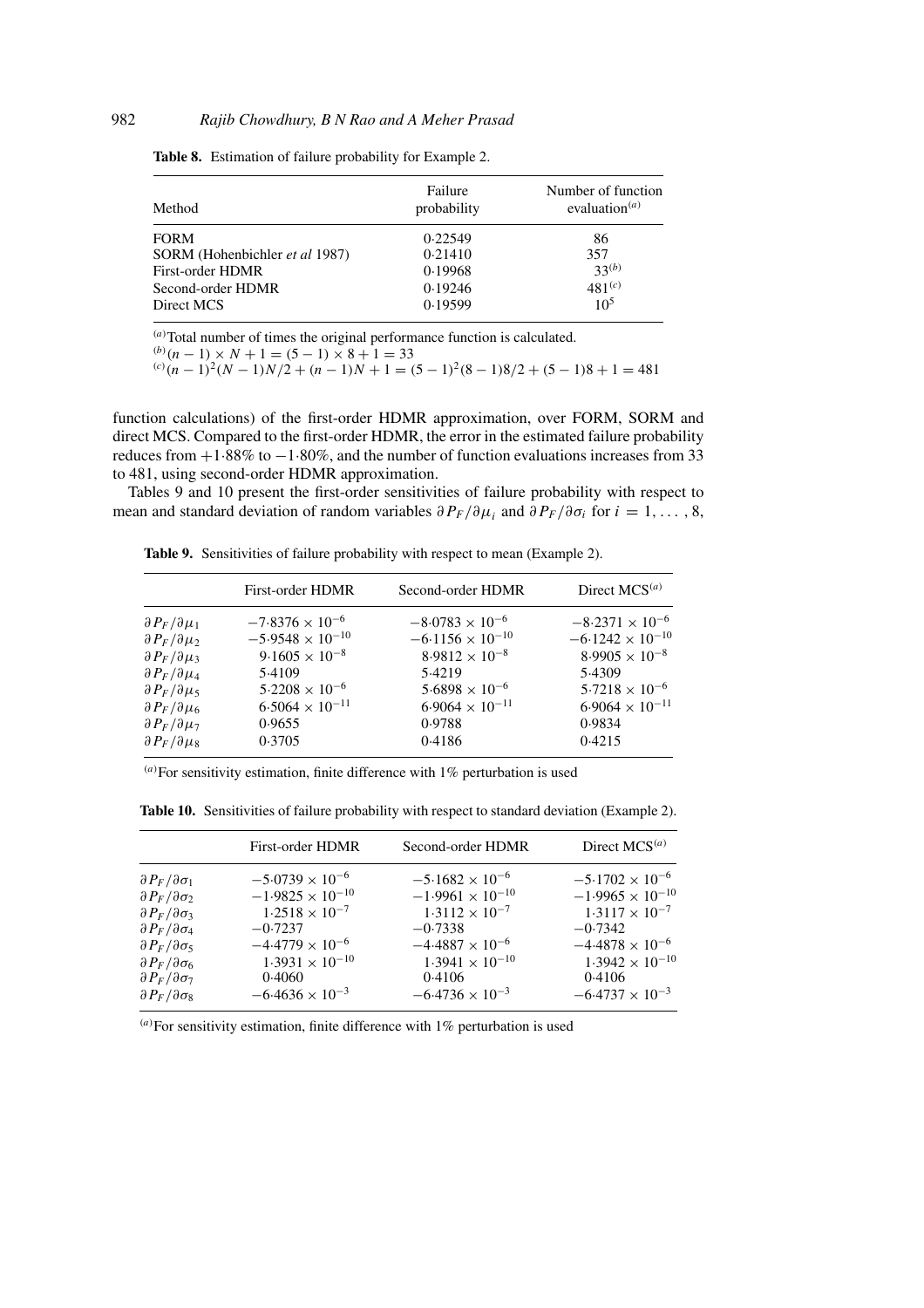|                                  | First-order HDMR          | Second-order HDMR         | Direct $MCS^{(a)}$        |
|----------------------------------|---------------------------|---------------------------|---------------------------|
| m <sub>1</sub>                   | 0.3741                    | 0.3717                    | 0.3722                    |
| m <sub>2</sub>                   | 0.3358                    | 0.3347                    | 0.3354                    |
| m <sub>3</sub>                   | 0.2615                    | 0.2602                    | 0.2613                    |
| $\partial m_1/\partial \mu_1$    | $1.3873 \times 10^{-5}$   | $1.4615 \times 10^{-5}$   | $1.4621 \times 10^{-5}$   |
| $\partial m_1/\partial \mu_2$    | $2.9342 \times 10^{-10}$  | $1.3468 \times 10^{-9}$   | $1.3476 \times 10^{-9}$   |
| $\partial m_1/\partial \mu_3$    | $-6.0250 \times 10^{-8}$  | $-1.2104 \times 10^{-7}$  | $-1.2107 \times 10^{-7}$  |
| $\partial m_1/\partial \mu_4$    | $-9.4181$                 | $-9.7674$                 | $-9.7682$                 |
| $\partial m_1/\partial \mu_5$    | $-9.1614 \times 10^{-6}$  | $-8.9295 \times 10^{-6}$  | $-8.9308 \times 10^{-6}$  |
| $\partial m_1/\partial \mu_6$    | $-2.2457 \times 10^{-11}$ | $-1.7345 \times 10^{-10}$ | $-1.7385 \times 10^{-10}$ |
| $\partial m_1/\partial \mu_7$    | $-1.5725$                 | $-1.5691$                 | $-1.5708$                 |
| $\partial m_1/\partial \mu_8$    | $-0.7712$                 | $-0.7722$                 | $-0.7735$                 |
| $\partial m_1/\partial \sigma_1$ | $8.9684 \times 10^{-6}$   | $9.5177 \times 10^{-6}$   | $9.5198 \times 10^{-6}$   |
| $\partial m_1/\partial \sigma_2$ | $-4.9191 \times 10^{-11}$ | $-1.3686 \times 10^{-9}$  | $-1.3716 \times 10^{-9}$  |
| $\partial m_1/\partial \sigma_3$ | $-1.1677 \times 10^{-7}$  | $1.3160 \times 10^{-7}$   | $1.3271 \times 10^{-7}$   |
| $\partial m_1/\partial \sigma_4$ | 2.5100                    | 2.9250                    | 2.9269                    |
| $\partial m_1/\partial \sigma_5$ | $8.1566 \times 10^{-6}$   | $8.8671 \times 10^{-6}$   | $8.8689 \times 10^{-6}$   |
| $\partial m_1/\partial \sigma_6$ | $-1.7508 \times 10^{-10}$ | $-4.1060 \times 10^{-10}$ | $-4.1108 \times 10^{-10}$ |
| $\partial m_1/\partial \sigma_7$ | 0.1116                    | 0.1019                    | 0.1027                    |
| $\partial m_1/\partial \sigma_8$ | 0.2909                    | 0.2966                    | 0.2974                    |

**Table 11.** Moments and sensitivities of moments (Example 1).

*(a)*For sensitivity estimation, finite difference with 1% perturbation is used

respectively. Table 11 lists the first three moments  $m_q$  and their first-order sensitivities  $\partial m_1(\theta)/\partial \mu_i$  and  $\partial m_1(\theta)/\partial \sigma_i$  for  $i = 1, \ldots, 8$ . The agreement between the results of proposed approach and the exact solution demonstrates that the proposed approach can indeed

|                                    | First-order | Second-order |
|------------------------------------|-------------|--------------|
| $P_F$                              | $-1.883$    | 1.801        |
| $\partial P_F/\partial \mu_1$      | 4.850       | 1.928        |
| $\partial P_F/\partial \mu_2$      | 2.766       | 0.140        |
| $\partial P_F/\partial \mu_3$      | $-1.891$    | 0.103        |
| $\partial P_F/\partial \mu_4$      | 0.368       | 0.166        |
| $\partial P_F/\partial \mu_5$      | 8.756       | 0.559        |
| $\partial P_F/\partial \mu_6$      | 5.792       | 0.000        |
| $\partial P_F / \partial \mu_7$    | 1.820       | 0.468        |
| $\partial P_F/\partial \mu_8$      | 12.100      | 0.688        |
| $\partial P_F / \partial \sigma_1$ | 1.863       | 0.039        |
| $\partial P_F/\partial \sigma_2$   | 0.701       | 0.020        |
| $\partial P_F/\partial \sigma_3$   | 4.567       | 0.038        |
| $\partial P_F / \partial \sigma_4$ | 1.430       | 0.054        |
| $\partial P_F/\partial \sigma_5$   | 0.221       | $-0.020$     |
| $\partial P_F/\partial \sigma_6$   | 0.079       | 0.007        |
| $\partial P_F/\partial \sigma_7$   | 1.120       | 0.000        |
| $\partial P_F/\partial \sigma_8$   | 0.156       | 0.002        |

**Table 12.** Estimation of error in failure probability and sensitivities of failure probability using different methods for Example 2.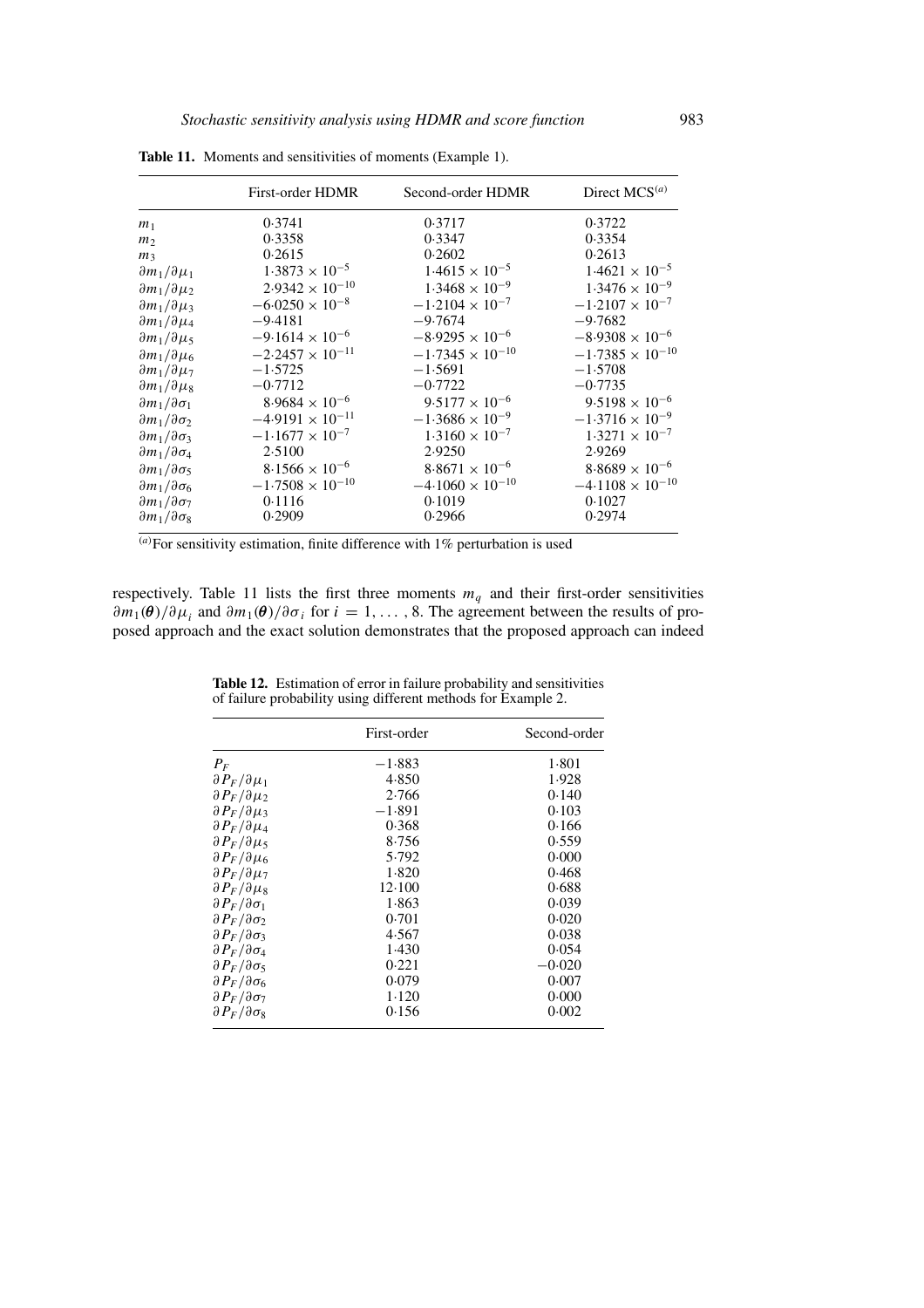|                                  | First-order | Second-order |
|----------------------------------|-------------|--------------|
| m <sub>1</sub>                   | $-0.510$    | 0.134        |
| m <sub>2</sub>                   | $-0.119$    | 0.209        |
| $m_3$                            | $-0.077$    | 0.421        |
| $\partial m_1/\partial \mu_1$    | 5.116       | 0.041        |
| $\partial m_1/\partial \mu_2$    | 78.226      | 0.059        |
| $\partial m_1/\partial \mu_3$    | 50.235      | 0.025        |
| $\partial m_1/\partial \mu_4$    | 3.584       | 0.008        |
| $\partial m_1/\partial \mu_5$    | $-2.582$    | 0.015        |
| $\partial m_1/\partial \mu_6$    | 87.083      | 0.230        |
| $\partial m_1/\partial \mu_7$    | $-0.108$    | 0.108        |
| $\partial m_1/\partial \mu_8$    | 0.297       | 0.168        |
| $\partial m_1/\partial \sigma_1$ | 5.792       | 0.022        |
| $\partial m_1/\partial \sigma_2$ | 96.414      | 0.219        |
| $\partial m_1/\partial \sigma_3$ | 187.989     | 0.836        |
| $\partial m_1/\partial \sigma_4$ | 14.244      | 0.065        |
| $\partial m_1/\partial \sigma_5$ | 8.031       | 0.020        |
| $\partial m_1/\partial \sigma_6$ | 57.410      | 0.117        |
| $\partial m_1/\partial \sigma_7$ | $-8.666$    | 0.779        |
| $\partial m_1/\partial \sigma_8$ | 2.186       | 0.269        |

**Table 13.** Estimation of error in moments and sensitivities of moments using different methods for Example 2.

account high nonlinearity and large input uncertainties. Similar to the Example 1, alternative sensitivity estimates from the finite difference method are also calculated, and can be found in the last column of tables 9–11. The agreement between the results of the proposed method and the finite difference method is good. Compared with direct MCS, errors in the estimated failure probability and sensitivities of failure probability using different methods are tabulated in table 12. Similarly, errors in the estimated moments and sensitivities are tabulated in table 13. It can be observed that, compared with first-order HDMR, second-order approximation resulted in drastic reduction of the approximation error of the estimated failure probability as well as resulted sensitivities.

#### **8. Conclusions**

This paper presented a new computational method based on HDMR and score functions associated with the probability distribution of a random input, for estimating stochastic sensitivities of structural/mechanical systems with respect to probability distribution parameters. Both the probabilistic response and its sensitivities can be estimated from a single stochastic analysis, without requiring limit state/performance function gradients. The effort in obtaining probabilistic sensitivities can be viewed as calculating the conditional response at a selected deterministic input, defined by sample points. Therefore, the proposed method can be easily adapted for solving stochastic problems involving third-party, commercial FE codes. First- and second-order HDMR approximation are employed to solve two numerical problems, where the performance functions are linear or nonlinear, include Gaussian and/or non-Gaussian random variables, and are described by simple mathematical functions or mechanical responses from finite-element analysis. The results indicate that HDMR approximation, in particular the second-order, provide very accurate estimates of sensitivities of statistical moments or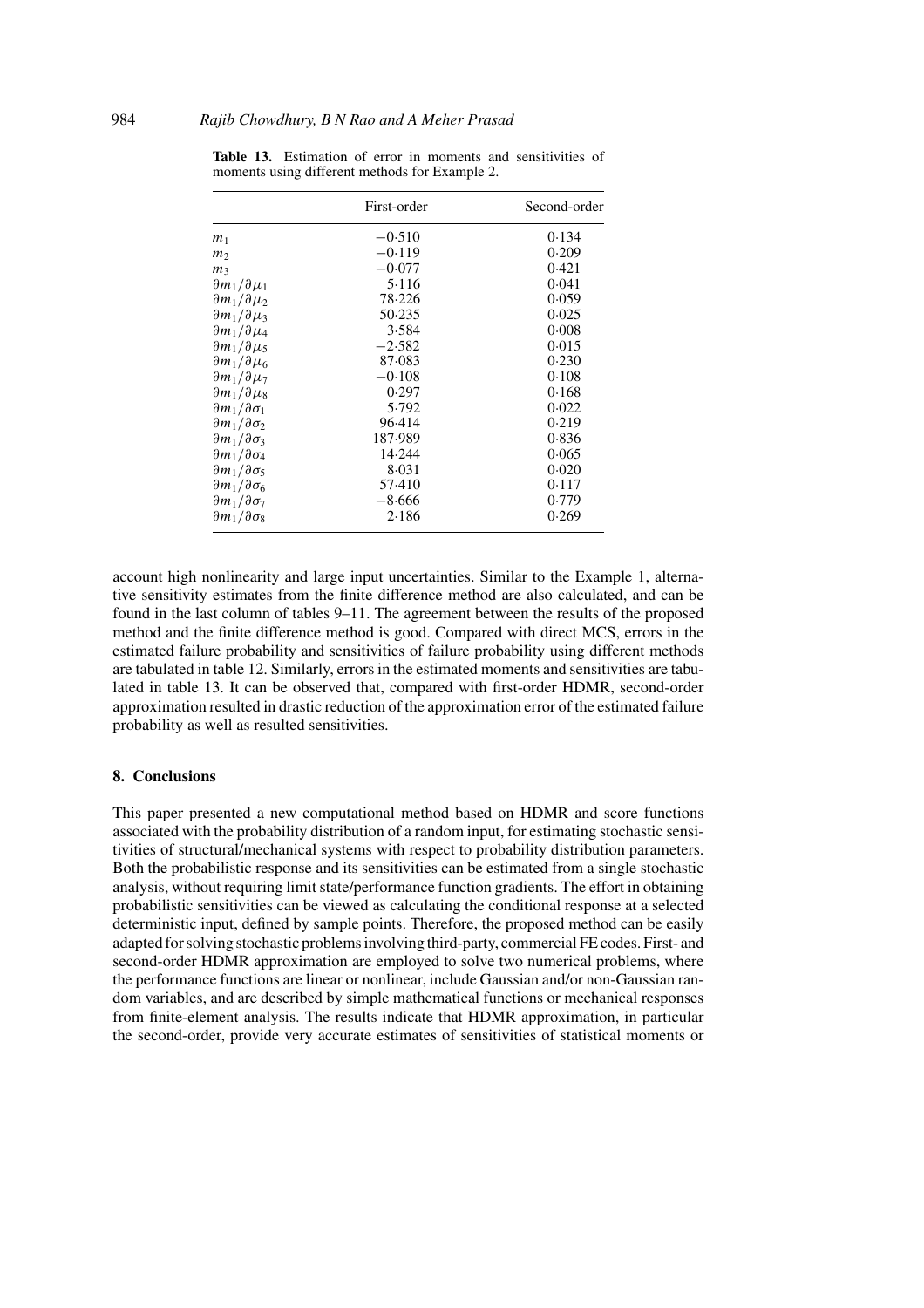reliability. The computational effort by the first-order HDMR approximation varies linearly with respect to the number of random variables, and therefore first-order HDMR is economical. In contrast, second-order HDMR approximation, which generally outperforms first-order HDMR approximation, demands a quadratic cost scaling, making it more expensive than first-order approximation. Nonetheless, both approaches are far less expensive than the finitedifference method or the existing score function method entailing direct MCS.

It can be argued from the discussion of the formulation that, the proposed methodology can be applied to solve any multi-physics problems. Some of the work, in the field of stochastic electromagnetic and flow-structure interaction, is underway.

The authors would like to acknowledge the financial support by the Board of Research in Nuclear Sciences, India (2004/36/39-BRNS/2332). First author acknowledges the support of the Royal Society through Newton International Fellowship.

## **Nomenclature**

| $E_{\theta}$                                                   | <b>Expectation operator</b>                                                 |
|----------------------------------------------------------------|-----------------------------------------------------------------------------|
| $\Omega_F$                                                     | Failure set                                                                 |
| $\hat{\Omega}_{FS} = {\mathbf{x} : \tilde{g}(\mathbf{x}) < 0}$ | Approximate failure set                                                     |
| $\mathcal{J}_{\Omega_F}$                                       | Indicator of fail or safe set                                               |
| $K^{(1)}_{\theta}(\boldsymbol{x};\boldsymbol{\theta})$         | First-order score function for the parameter $\theta$                       |
| $\mu_i$                                                        | Mean of input random variable, i                                            |
| $\varphi_i(x_i), \varphi_{i_1 i_2}(x_{i_1}, x_{i_2})$          | Moving least square interpolation function                                  |
| $\rho_{ij}$                                                    | Correlation coefficient between $x_i$ and $x_j$                             |
| $\sigma_i$                                                     | Standard deviation of input random variable, i                              |
| $\mathfrak{R}$                                                 | Real coordinate space                                                       |
| Σ                                                              | Covariance matrix                                                           |
| $f_{\mathbf{x}}(\mathbf{x};\boldsymbol{\theta})$               | Distribution function of x with parameters $\theta$                         |
| $g(\mathbf{x})$                                                | Limit state/performance function                                            |
| $\tilde{g}(\boldsymbol{x})$                                    | Approximation of original limit state/performance function, $g(\mathbf{x})$ |
| $g_i(x_i)$                                                     | First-order HDMR component function                                         |
| $g_{i_1i_2}(x_{i_1}, x_{i_2})$                                 | Second-order HDMR component function                                        |
| $h(\boldsymbol{\theta})$                                       | Generic probabilistic response                                              |
| $P_F(\boldsymbol{\theta})$                                     | Failure probability                                                         |
| $\partial P_F(\boldsymbol{\theta})/\partial \theta_i$          | Sensitivity of failure probability with respect to the parameter $\theta_i$ |
| $\partial m_q(\boldsymbol{\theta})/\partial \theta_i$          | Sensitivity of moment with respect to the parameter $\theta_i$              |
| $x_{f_i}(t)$                                                   | Displacement of $i^{\text{th}}$ floor                                       |
| $(x_{f_i}(t) - x_{f_{i-1}}(t))$                                | Inter storey drift                                                          |
| $\ddot{u}_g(t)$                                                | Ground acceleration                                                         |
| $D_c$                                                          | Critical displacement of ground floor                                       |
| $m_f$ , $k_f$ and, $c_f$                                       | Mass, stiffness and damping coefficient at each floor                       |
| $m_a$                                                          | $q^{\text{th}}$ moment                                                      |
| 80                                                             | Mean response of $g(x)$                                                     |
| $N_{S}$                                                        | Simulation size in Monte Carlo simulation                                   |
| $P_{\theta}$                                                   | Probability measure                                                         |